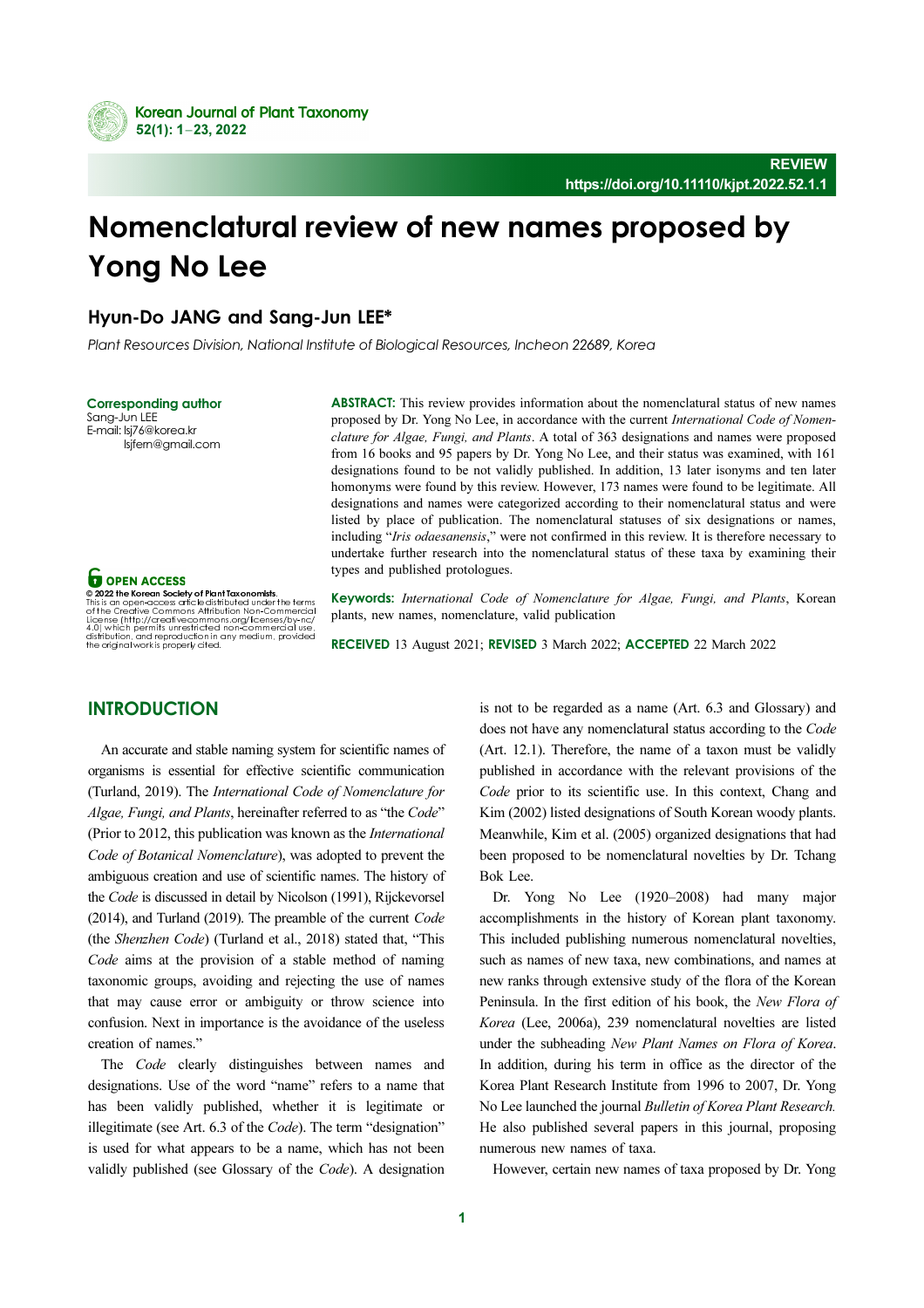No Lee are known not to have been validly published (Chang and Kim, 2002). For example, Lee (2003) published "Anemone pendulisepala" as a new species, which was subsequently recorgnized as an accepted name in several taxonomic literature (Lee, 2006a; Lee et al., 2006, 2012). However, Lee (2003) did not specify the herbarium in which its type was stored (Art. 40.7) and "Anemone pendulisepala" was not validly published by Lee (2003). Thus, Anemone pendulisepala Y. N. Lee was later validated by Son et al. (2017). In addition, Chang and Kim (2002) identified six nomenclatural novelties proposed by Lee (1996) which had not been validly published. However, this assessment only encompassed woody plants. The nomenclatural status of all new names proposed by Dr. Yong No Lee have not, to date, been investigated.

Dr. Yong No Lee often proposed same new names for the same taxon in different journals across a diverse range of literature. This often led to considerable confusion for authors when citing the place of valid publication for these names. For example, Lee (2006b), Kim (2004, 2017), Korean National Arboretum (2017, 2020), Park et al. (2018), National Institute of Biological Resources (2019), and International Plant Names Index (IPNI) (2021) cite Lee (2000b) as the place of the valid publication for Pulsatilla tongkangensis Y. N. Lee & T. C. Lee. However, this name was previously validated by Lee (2000a) (see Results and Discussion).

This review compiles nomenclatural novelties proposed by Dr. Yong No Lee, including the names of new taxa, new combinations, and names at new ranks. Furthermore, the nomenclatural status of these taxa are examined according to the current Code. In addition, information is provided on the nomenclatural status of these taxa and their accurate places of valid publications.

# Materials and Methods

This review encompasses the majority of books and papers authored by Dr. Yong No Lee. These publications were gathered, and nomenclatural novelties proposed by Dr. Yong No Lee were examined. This included names of new taxa, new combinations, and names at new ranks. The nomenclatural novelties, namely designations, later isonyms, later homonyms, and legitimate names were organized by their nomenclatural status, according to the Code (Turland et al., 2018). When they were proposed as new combinations, names at new rank or replacement names, the nomenclatural novelties of their basionyms or replaced synonyms were also examined. Homonyms and isonyms were identified using online indices from IPNI (2021) and Tropicos (2021). However, names mentioned as legitimate in this review may be illegitimate or may have no nomenclatural status. This is because online indices and an incomprehensive selection of literature was used to identify homonyms and isonyms. The terms and articles used in this review followed the current Code, which was accepted in 2017. Only the Korean names that were mentioned first in each reference were recorded in the lists below. Full and direct references to basionyms or replaced synonyms were not provided to prevent the inadvertent publication of any names listed in this review that are not currently accepeted (see Art. 41.5). The authors declare that the names in this review were not accepted by us as taxa names (see Art. 36.1).

# RESULTS AND DISCUSSION

In this study, a total of 95 papers in various journals including the Bulletin of Korea Plant Research (hereafter referred to as "the Bulletin") and 16 books written by Dr. Yong No Lee were collected (Table 1, Appendix 1). This included the entire editions (first to sixth editions) of the Flora of Korea ("the Flora"), the first and the second edition of the

Table 1. Publication date of the books by Yong No Lee and the journal Bulletin of Korea Plant Research.

| Title of publication                     | Publication date |
|------------------------------------------|------------------|
| Manual of the Korean Grasses             | Jan 1966         |
| Flowering Plants on Baectu-Mountain      | 20 Jan 1991      |
| Flora of Korea                           | 30 Oct 1996      |
| Flora of Korea, ed. 2                    | 20 Mar 1997      |
| Flora of Korea, ed. 3                    | 30 Sep 1998      |
| Alpine Flowers of Korea                  | 25 Apr 2000      |
| Bulletin of Korea Plant Research, Vol. 1 | 10 May 2000      |
| Alpine Flowers of Korea, ed. 2           | 30 Sep 2001      |
| Wild Plants of Jeju Island               | 23 Nov 2001      |
| Flora of Korea, ed. 4                    | 15 Jan 2002      |
| Flora of Korea, ed. 5                    | 15 Sep 2002      |
| Bulletin of Korea Plant Research, Vol. 2 | 10 Oct 2002      |
| Bulletin of Korea Plant Research, Vol. 3 | 10 Dec 2003      |
| Flora of Korea, ed. 6                    | 25 May 2004      |
| Bulletin of Korea Plant Research, Vol. 4 | 20 Dec 2004      |
| Bulletin of Korea Plant Research, Vol. 5 | 30 Oct 2005      |
| New Flora of Korea                       | 15 Sep 2006      |
| Bulletin of Korea Plant Research, Vol. 6 | 20 Dec 2006      |
| New Flora of Korea, ed. 2                | 15 Sep 2007      |
| Bulletin of Korea Plant Research, Vol. 7 | 30 Oct 2007      |
| New Flora of Korea, ed. 3                | 15 Jun 2010      |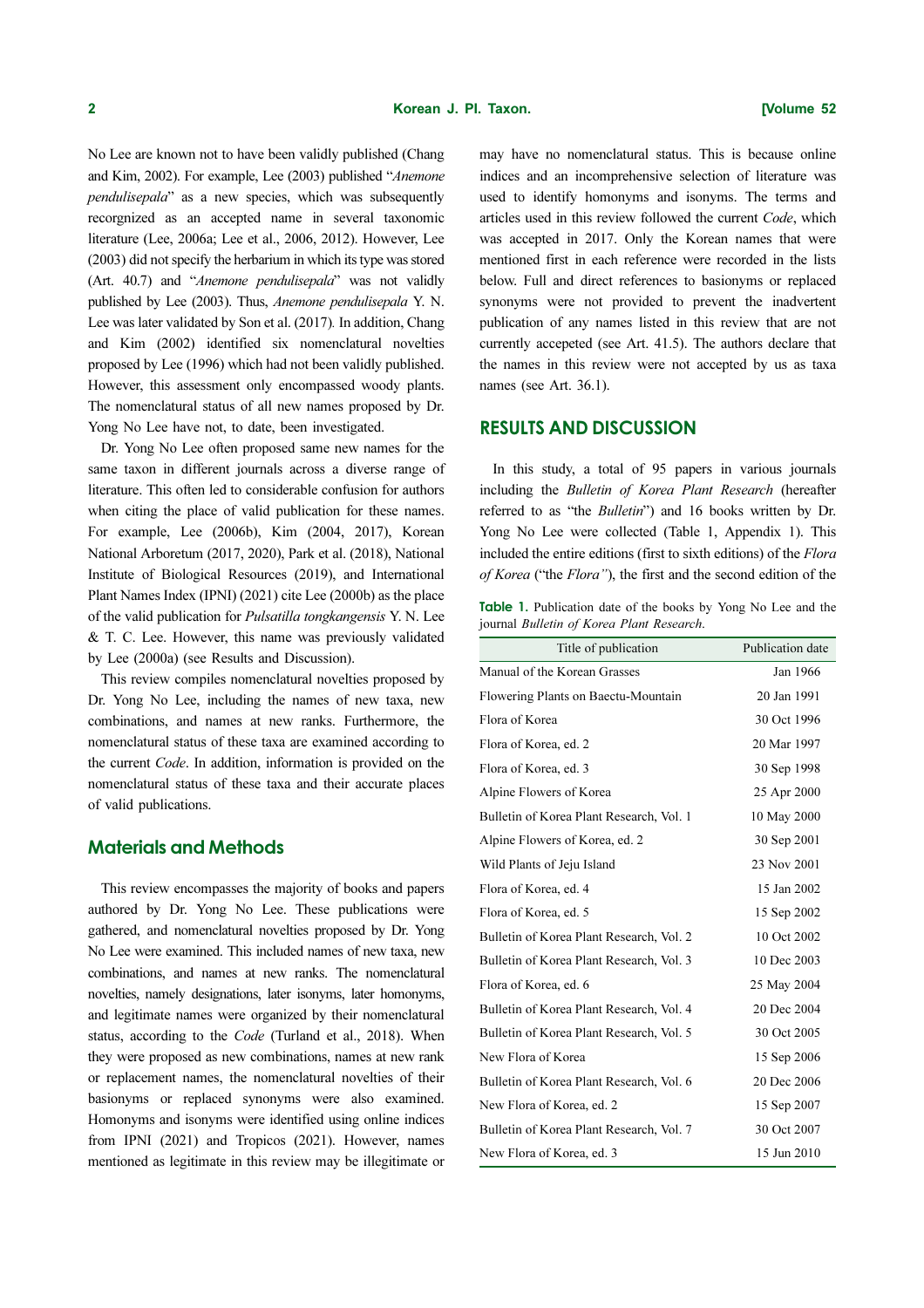Alpine Flowers of Korea ("the Alpine"), and the obtainable editions (first to third editions) of the New Flora of Korea ("the New Flora"). Prior to the publication of the Illustrated Flora of Korea (Lee and Chu, 1956), no additional books authored by Dr. Yong No Lee were identified. The Illustrated Flora of Korea contains descriptions in Korean and illustrations of 1,200 taxa. This includes plants (pteridophytes, gymnosperms, and angiosperms), bryophytes, lichens, fungi, and algae with distributions that include South Korea. However, no nomenclatural novelties for plants were found in this publication.

A total of 363 nomenclatural novelties proposed by Dr. Yong No Lee were gathered from the other publications. After organizing these nomenclatural novelties according to their nomenclatural status, 161 were found to be not validly published and 13 were shown to be later isonyms. The remaining 183 were validly published names, of which ten were illegitimate as later homonyms and 173 were legitimate names. Meanwhile, six designations or names required additional examination. This review deferred nomenclatural status identification for these taxa.

The following sections provide a discussion of nomenclatural issues found in key publications, as well as new names by Dr. Yong No Lee. Lists of designations that are not validly published are also presented. A list of later isonyms and earlier isonyms is also included, as well as a list of later homonyms and earlier homonyms. Finally, a list of legitimate names is presented, as well as a list of names for which the examination of nomenclature status was deferred during this review.

# Overview of publications and new names and their nomenclatural confusion

The first edition of the *Flora* was published on 30 October 1996, and the sixth edition on 25 May 2004 (Table 1, Appendix 1). In the Flora, Dr. Yong No Lee listed 112 nomenclatural novelties under the subheading "New plant names on Korea" (Lee, 1996). Latin descriptions or diagnoses for these nomenclatural novelties were accompanied with the indication of status of new proposals such as "sp. nov." or "comb. nov." The New Plant Names on Korea was published with the same content, including the Latin descriptions, references to previous publications, and the indications of status of new proposals, as all six editions of the Flora. In addition, Supplement 1, Supplement 2, and Supplement 3 were added as contents to the third, fourth, and fifth editions of the Flora, respectively. The pagination of "New plant names on Korea" was changed, with these amendments to the publication retained in subsequent editions (Table 2). Consequently, this created difficulties in accurate citation of the place of valid publication of names. Some names such as Pulsatilla cernua var. koreana (Y. Yabe ex Nakai) Y. N. Lee (Lee, 1967b) were proposed as "com. nov." for inclusion in the Flora when legitimate names had already published in other papers. In the three supplements (Table 2), approximately 40 new names were proposed by adding new accompanying descriptions or diagnoses or by citing earlier publications. However, some of these taxa were already validly published in other publications by Dr. Yong No Lee himself. Some taxa were described but not validly published in the supplement, and then validly published in other subsequent publications. This led to errors in reference citations for these scientific names.

The first edition of the Alpine (Lee, 2000a) was published on 25 April 2000 and its second edition (Lee, 2001) was published on 30 September 2001 (Table 1). However, reference citation errors, referring to this book, appear in several taxonomic literatures as well as online indices for the validly published Pulsatilla tongkangensis Y. N. Lee & T. C. Lee and Iris neosetosa Y. N. Lee. In the case of *I. neosetosa*, it appears as a new species with the same Latin description and type designation in Supplement 3 of the fifth and sixth editions of the Flora (Lee, 2002b; Lee, 2004) and the paper (Lee, 2002c) included in the second volume of the *Bulletin*. Therefore, Lee

| Table 2. Paginations of the section "New plant names on Korea" and the section "Supplement" in each edition of the Flora of Korea. |  |
|------------------------------------------------------------------------------------------------------------------------------------|--|
|------------------------------------------------------------------------------------------------------------------------------------|--|

| Edition of<br>Flora of Korea | Pagination               |                          |                          |           |  |
|------------------------------|--------------------------|--------------------------|--------------------------|-----------|--|
|                              | New plant names on Korea |                          | Supplement               |           |  |
|                              |                          |                          | $\overline{2}$           | 3         |  |
| 1st edition                  | 1156-1164                | $\overline{\phantom{0}}$ | $\overline{\phantom{0}}$ |           |  |
| 2nd edition                  | 1156-1164                | $\overline{\phantom{0}}$ | -                        |           |  |
| 3rd edition                  | 1164-1172                | 1142-1149                | $\overline{\phantom{0}}$ |           |  |
| 4th edition                  | 1182-1190                | 1142-1149                | 1150-1167                |           |  |
| 5th edition                  | 1186-1194                | 1142-1149                | 1150-1167                | 1168-1171 |  |
| 6th edition                  | 1186-1194                | 1142-1149                | 1150-1167                | 1168-1171 |  |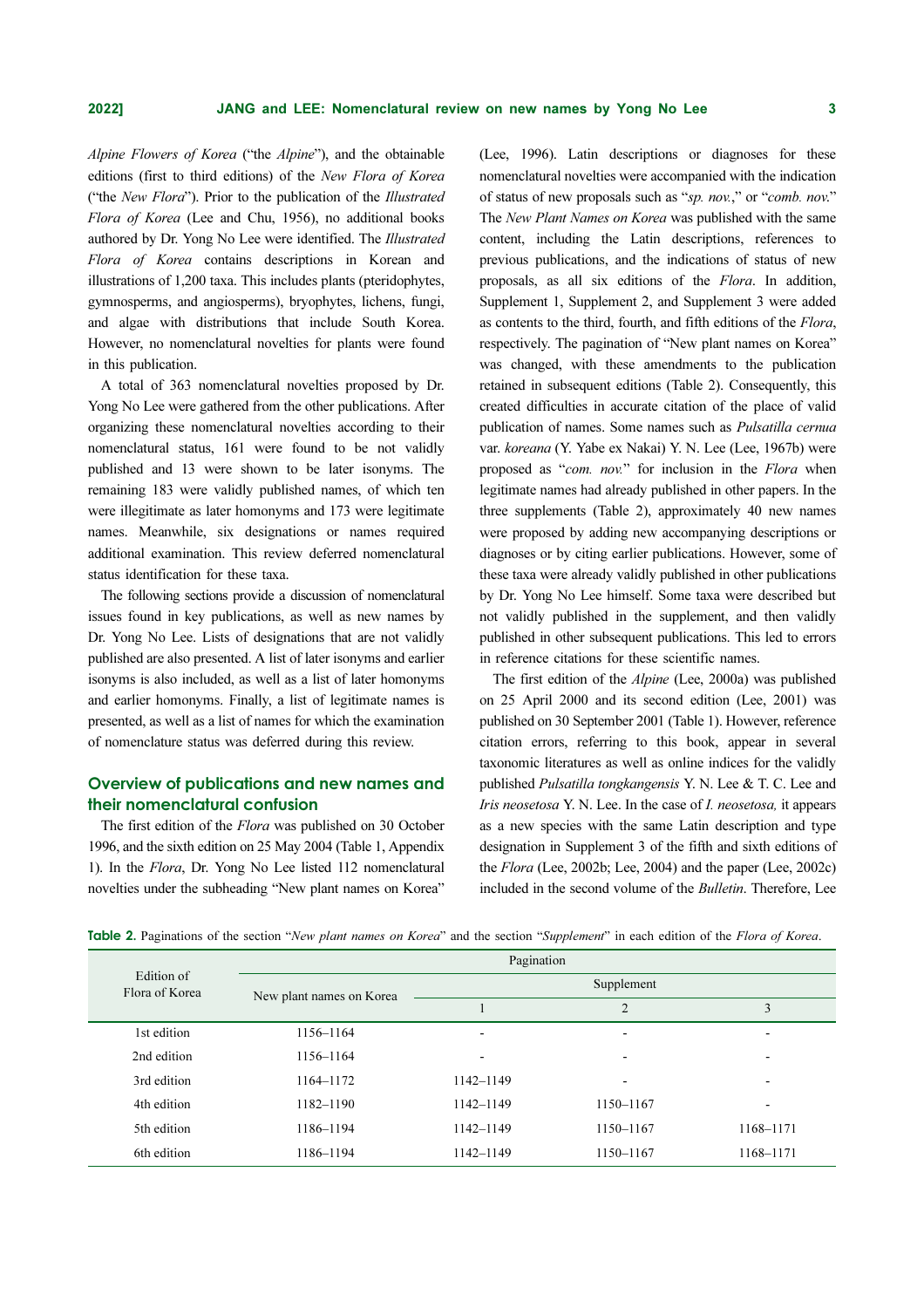(2006b) cited the fifth edition of the Flora (Lee, 2002b) and Tropicos (2021) referenced the second volume of the Bulletin (Lee, 2002c) as being the place of the valid publication of this name. However, *I. neosetosa* has already been validly published in the second edition of the Alpine (Lee, 2001). Korea National Arboretum (2017, 2020) and IPNI (2021) referenced the first edition of the Alpine as the place of valid publication of I. neosetosa. However, the name only appears in the second edition of the Alpine (Lee, 2001) and not in the first edition of this publication (Lee, 2000a).

In addition, Pulsatilla tongkangensis was validly published in the first edition of the Alpine (Lee, 2000a) with the Latin diagnosis and type designation. However, the name also appears as a new species ("sp. nov.") with the same Latin diagnosis and type designation in a paper (Lee, 2000b) published in the first volume of the Bulletin, the second edition of the Alpine (Lee, 2001), and Supplement 2 in the fourth edition of the Flora (Lee, 2000a). The dates of each publication are listed in Table 1. In consequence, Kim (2004, 2017), Lee (2006b), Korea National Arboretum (2017, 2020), Park et al. (2018), National Institute of Biological Resources (2019), and IPNI (2021) erroneously cited the paper (Lee, 2000b) from the first volume of the Bulletin as being a valid publication of the name. This reference citation error for P. tongkangensis in the taxonomic literature was thought to be derived from a remark by IPNI (2021) about this name. IPNI (2021) stated that these taxa "also published in Y. N. Lee, Alp. Flow. Korea 90. 2000 [after June 6th, 2000]." This indicates it being considered for publication after 6 June 2000, instead of 25 April 2000. Therefore, IPNI (2021) cited the paper (Lee, 2000b) published in the first volume of the Bulletin, which was published on 10 May 2000, as the protologue of P. tongkangensis. IPNI (2021) did not justify the publication date of the Alpine that was cited. However, this is considered relevant in the publication of the abovementioned I. neosetosa, which was published in the second edition of the *Alpine* (Lee, 2001). This took place after the specimen collected on 6 June 2000 was designated as being the type. IPNI (2021) reference did not distinguish between the first and second editions of the Alpine when citing the Alpine publication dates as being after 6 June 2000, for both I. neosetosa and P. tongkangensis. Iris neosetosa was only published in the second edition of the Alpine (Lee, 2001), as mentioned above. There is, therefore, insufficient evidence to conclude that the decision by IPNI (2021) to refer to the publication date as being after 6 June 2000, referred to the corresponding the Alpine issue. It would therefore be appropriate to consider the valid publication of P. tongkangensis to be in the first edition of the Alpine (Lee, 2000a).

The third edition of the New Flora, the first edition of which was published on 15 September 2006, was published on 15 June 2010 (Table 1, Appendix 1). Subsequent editions were unobtainable for this review. The contents of the second and third editions of the New Flora are thought to be the same, but the first edition has some differences in comparison to them. For example, the protologue of Scirpus dioicus Y. N. Lee & Y. C. Oh only appears in the first edition of the New Flora (Lee, 2006a). Neoscirpus Y. N. Lee & Y. C. Oh and Neoscirpus dioicus Y. N. Lee & Y. C. Oh are only present in the second and third editions (Lee, 2007, 2010). Eranthis pinnatifida f. purpurea Y. N. Lee was validly published in the first edition of the New Flora (Lee, 2006a). It was then recognized as a not validly published designation 'Eranthis byunsanensis f. purpurea' in the second and third editions (Lee, 2007, 2010). It is therefore necessary to take into account that Dr. Yong No Lee undertook distinct taxonomic treatment for the same taxa in different editions of the same literature. In the first, second and third editions of the New Flora, the 239 names previously reported as new nomenclatural novelties by Dr. Yong No Lee are listed under the subheading New plant names on flora of Korea (Lee, 2006b, 2007, 2010). These names were published after Lee (2005) re-edited the publication, in which the protologues of the new names were referenced.

Finally, IPNI (2021) ascribed 'Cyperus orthostachyus var. pinnateformis' and 'C. orthostachyus var. umbellus', which were not validly published, to 'Y. C. Oh & Y. N. Lee', and stated that Dr. Yong No Lee has applied these designations. However, they were originally proposed by 'Y. C. Oh & Yeong Hae Lee' (Oh, 2000) and therefore were excluded from this review.

# List of designations, which were not validly published

The following 161 designations were proposed as new names, but they were not validly published. They are listed in alphabetical order and their original spellings are retained. Any orthographical errors that may be present have not been corrected. For the reference citations designated in the Flora, Alpine, and New Flora, for each book, the designation was cited for the first edition in which it appeared.

# 1. Designations contrary to Art. 38.1 of the Code

According to Art. 38.1(a), in order for a new taxon to be validly published, the name must be accompanied by a description or diagnosis of the taxon or, if none is provided in the protologue, by referring to a previously published description or diagnosis that is considered to be valid.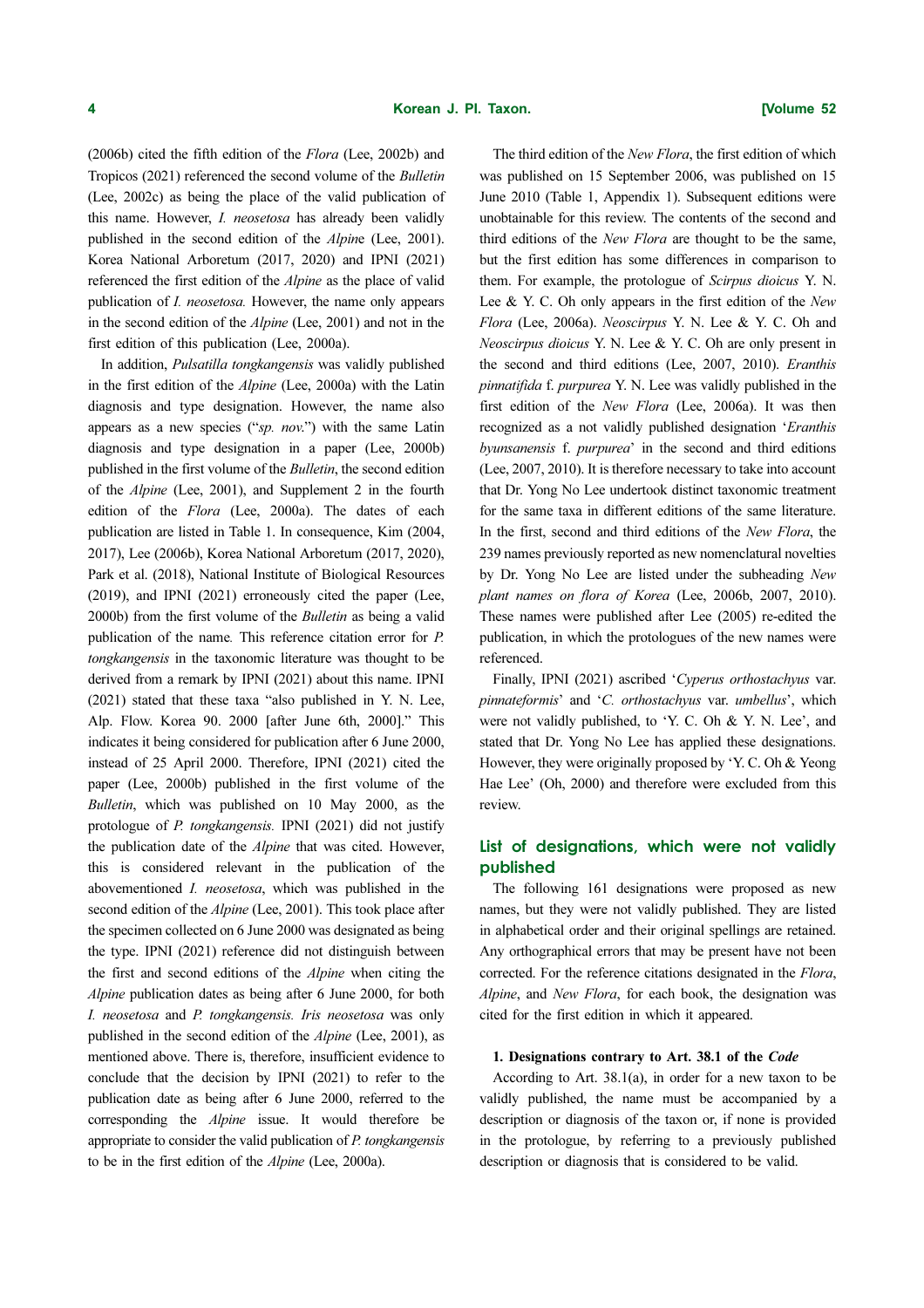"Chrysanthemum ×intermedium" (Lee, Fl. Korea 1162, 1996) 이화구절초 — The designation appeared with "Species affinis Chrysanthemum zawadskii Herb. ssp. acutilobum et C. zawadskii Herb. ssp. latilobum sed differt a specie intermedium (This species is similar to Chrysanthemum zawadskii subsp. acutilobum and C. zawadskii subsp. latilobum, but it has intermediate characteristics)". This statement does not distinguish how these features differ. Therefore, it does not satisfy the requirement of Art. 38.1(a) for "description or diagnosis" (see Art. 38.2 Ex. 4). It was also published without indicating it is a type specimen by the use of the word "type."

#### 2. Designations contrary to Art. 39.1

According to Art. 39.1, for a new taxon to be considered validly published, if it was published between 1 January 1935 and 31 December 2011, inclusive, it must be accompanied by a Latin description, diagnosis or reference to a previously and effectively published Latin description or diagnosis. A total of 23 designations listed below were proposed as names of new taxa with Korean or English descriptions, but they were not validly published. This is because, contrary to Art. 39.1, they were proposed without a Latin description or diagnosis. In addition, they were not considered valid if they were published without any mention of the word "type," and without mentioning a specific herbarium in which the type is conserved (contrary to Art. 40).

- "Astilbe koreana f. albiflora" (Lee, Fl. Korea 280, 1996; Lee, New Fl. Korea 1: 499, 2006) 흰숙은노루오줌.
- "Cirsium chanroenicum var. pinnatiforium" (Lee, Alp. Fl. Korea 409, 2000) 깃잎정영엉겅퀴.
- "Corydalis maculata f. albiflora" (Lee, New Fl. Korea 1: 451, 2006) 흰점현호색.
- "Gymnadenia cucullata f. albiflora" (Lee, New Fl. Korea 2: 676, 2006) 흰구름병아리난초.
- "Heloniopsis koreana f. albiflora" (Lee, New Fl. Korea 2: 405, 2006) 흰처녀치마.
- "Heloniopsis tubiflora f. albiflora" (Lee, New Fl. Korea 2: 406, 2006) 흰숙은처녀치마.
- "Hepatica asiatica f. albiflora" (Lee, New Fl. Korea 1: 354, 2006) 흰노루귀.
- "Iris rossii var. album" (Lee, Illustrated Encyclopedia of Fauna and Flora 18: 165, 782, 1976) 흰각시붓꽃.
- "Jeffersonia dubia f. albiflora" (Lee, New Fl. Korea 1: 402, 2006) 흰깽깽이풀.
- "Justicia procumbens f. albiflora" (Lee, New Fl. Korea 2: 217, 2006) 흰쥐꼬리망초.
- "Leonurus macranthus f. albus" (Lee, New Fl. Korea 2: 145,

2006) 흰송장풀.

- "Lythrum anceps f. albiflora" (Lee, New Fl. Korea 1: 784, 2006) 흰부처꽃.
- "Miscanthus subsect. Condensati" (Lee, J. Jap. Bot. 39: 291, 1964).
- "Miscanthus subsect. Sinenses" (Lee, J. Jap. Bot. 39: 259, 1964).
- "Neottianthe cucullata var. variegata" (Lee, Korean J. Biol. 2: 48, 1957) 점박이병아리난초.
- "Ranunculus franchetii f. duplopetalus" (Lee, Fl. Korea 178, 1996; Lee, New Fl. Korea 1: 366, 2006) 겹왜미나리아재비.
- "Rhododendron yedoense var. hallaisanense f. albiflora" (Lee, New Fl. Korea 2: 28, 2006) 흰한라산철쭉.
- "Sanguisorba officinalis f. albiflora" (Lee, New Fl. Korea 1: 557, 2006) 흰오이풀.
- "Spiranthes sinensis f. albiflora" (Lee, Fl. Korea 1122, 1996) 흰타래난초.
- "Spiranthes sinensis f. albifloris" (Lee, New Fl. Korea 2: 688, 2006) 흰타래난초.
- "Vicia amoena f. albiflora" (Lee, Fl. Korea 384, 1996; Lee, New Fl. Korea 1: 615, 2006) 흰갈퀴나물.
- "Viola hondoensis f. albiflora" (Lee, New Fl. Korea 1: 759, 2006) 흰아욱제비꽃.
- "Viola phalacrocarpa f. alba" (Lee, New Fl. Korea 1: 764, 2006) 흰민둥제비꽃.

#### 3. Designations contrary to Art. 40.1

According to Art. 40.1, publication on or after 1 January 1958 of the name of a new taxon at the rank of genus or below is valid only when it is indicated that the name is a type description. The following 60 designations were not validly published, because, contrary to Art. 40.1, they were described without indicating they are types, even though a Latin diagnosis is included.

- "Abies nephrolepis f. nigricarpa" (Lee, Fl. Korea 1156, 1996) 검은분비.
- "Adenophora curvidens f. alba" (Lee, Fl. Korea 1161, 1996) 흰톱잔대.
- "Adenophora grandiflora f. albiflora" (Lee, Fl. Korea 1161, 1996) 흰도라지모싯대.
- "Adenophora triphylla var. japonica f. albiflora" (Lee, Fl. Korea 1161, 1996) 흰잔대 — A. triphylla f. albiflora (Tatew.) H. Hara (Enum. Sperm. Jap. 2: 93, 1952) was validly published previously.
- "Allium taquetii f. albiflorum" (Lee, Fl. Korea 1163, 1996) 흰한라부추.
- "Aster spathulifolius f. alba" (Lee, Fl. Korea, ed. 4, 1161, 2002) 흰해국.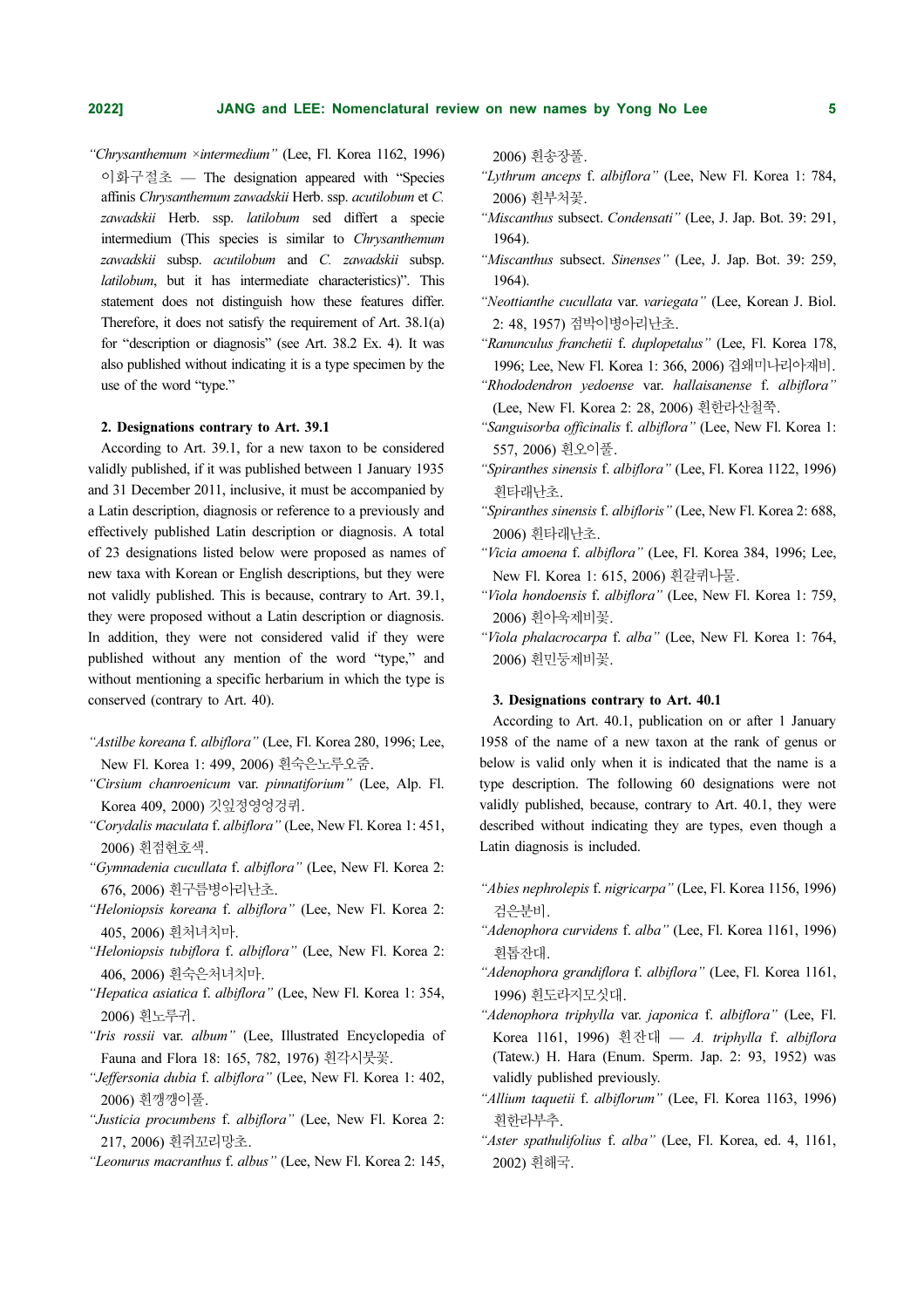- "Astragalus membranaceus f. albiflorus" (Lee, Fl. Korea 1159, 1996) 흰황기.
- "Calystegia sepium f. album" (Lee, Fl. Korea 1160, 1996) 흰 큰메꽃.
- "Carex okamotoi f. variegata" (Lee, Fl. Korea 1164, 1996) 무늬지리대사초.
- "Cirsium schantarense f. albiflorum" (Lee, Fl. Korea 1162, 1996) 흰도깨비엉겅퀴.
- "Cirsium setidens f. albiflorum" (Lee, Fl. Korea 1163, 1996) 흰고려엉겅퀴.
- "Corydalis ambigua f. lacticolora" (Lee, Fl. Korea 1158, 1996) 흰왜현호색.
- "Corydalis decumbens f. albiflorus" (Lee, Fl. Korea 1158, 1996) 흰좀현호색.
- "Corydalis incisa f. albiflora" (Lee, Fl. Korea 1158, 1996) 흰자주괴불주머니.
- "Corydalis turtschaninovii f. albifloris" (Lee, Fl. Korea 1158, 1996) 흰댓잎현호색.
- "Dianthus superbus var. longicalycinus f. albiflorus" (Lee, Fl. Korea 1156, 1996) 흰술패랭이꽃 — D. superbus f. albiflorus Honda (Bot. Mag. (Tokyo) 52: 140, 1938) was validly published previously.
- "Erigeron thunbergii subsp. glabratus f. albiflorus" (Lee, Fl. Korea 1162, 1996) 흰구름국화.
- "Filipendula formosa f. albiflora" (Lee, Fl. Korea 1158, 1996) 흰지리터리풀.
- "Filipendula yezoensis f. alba" (Lee, Fl. Korea 1158, 1996) 흰터리풀 — F. yezoensis f. alba Shimizu (J. Fac. Textile Sci. Technol. Shinsu Univ., A 26: 9, 1961) was validly published previously.
- "Gentiana axillariflora var. coreana f. alba" (Lee, Fl. Korea 1160, 1996) 흰큰용담.
- "Gentiana scabra var. buergeri f. alba" (Lee, Fl. Korea 1160, 1996) 흰용담.
- "Geranium shikokianum var. quelpaertense f. albiflorum" (Lee, Fl. Korea 1159, 1996) 흰섬쥐손이.
- "Gymnadenia conopsea f. albiflora" (Lee, Fl. Korea, ed. 4, 1167, 2002) 흰손바닥난초.
- "Gymnadenia cucullata var. variegata" (Lee, Fl. Korea 1164, 1996; Lee, Bull. Korea Pl. Res. 5: 63, 2005; Lee, New Fl. Korea 2: 750, 2006) 점박이구름병아리난초 — This designation was proposed with the name of a new variety by Lee (1996) including Latin diagnosis, but it was not validly published, because it lacks the indication that it is a type. Although Lee (2005, 2006b) cited the place of publication for "Neottianthe cucullata var. variegata" (Lee, Korean J. Biol. 2: 48, 1957) and "N. cucullata var. variegata," they have not been validly published (see section "Designations contrary to Art. 39.1").
- "Heteropappus hispidus f. albiflora" (Lee, Fl. Korea 1162, 1996) 흰개쑥부장이 — The same name H. hispidus f. albiflorus Y. N. Lee (Lee and Lee, Bull. Korea Pl. Res. 6: 9, 2006) was validly published.
- "Hosta capitata f. albiflora" (Lee, Fl. Korea 1163, 1996) 흰 일월비비추.
- "Iris ensata var. spontanea f. alba" (Lee, Fl. Korea 1163, 1996) 흰꽃창포.
- "Iris odaesanensis f. albiflora" (Lee, Fl. Korea 1163, 1996) 휘노랑무늬붓꽃.
- "Iris odaesanensis f. purpurascens" (Lee, Bull. Korea Pl. Res. 2: 14, 2002) 보라노랑무늬붓꽃.
- "Iris sanguinea f. albiflora" (Lee, Fl. Korea 1163, 1996) 흰 붓꽃 — I. sanguinea f. albiflora (Makino) Makino (J. Jap. Bot. 6: 32, 1929) was validly published previously.
- "Lespedeza rosea" (Lee, Fl. Korea, ed. 4, 1159, 2002) 꽃비 수리.
- "Lilium hansonii f. mutatum" (Lee, Fl. Korea 1163, 1996) 민 섬말나리.
- "Liparis nervosa var. viridis" (Lee et al., Wild Plants of Jeju Island 619, 2001) 녹난초.
- "Lobelia chinensis var. tetrapetala" (Lee, Fl. Korea 1161, 1996) 새수염가래꽃.
- "Melampyrum setaceum f. albiflorum" (Lee, Fl. Korea 1161, 1996) 흰애기며느리밥풀.
- "Oreorchis hallasanensis" (Lee et al., Wild Plants of Jeju Island 623, 2001) 한라감자난초.
- "Orostachys minutus f. albus" (Lee, Fl. Korea 1158, 1996) 휘좀바위솔.
- "Oxytropis anertii f. alba" (Lee, Fl. Korea 1159, 1996) 흰두 메자운.
- "Papaver radicatum var. dissectipetalum" (Lee, Fl. Korea, ed. 4, 1155, 2002) 갈래두메양귀비.
- "Papaver radicatum var. pseudoradicatum f. albiflorum" (Lee, Fl. Korea 1158, 1996) 흰두메양귀비.
- "Paris verticillata var. nigra" (Lee, Fl. Korea 1163, 1996) 검 은삿갓나물.
- "Pedicularis resupinata var. oppositiflorum f. alba" (Lee, Fl. Korea 1161, 1996) 흰마주송이풀.
- "Pedicularis resupinata var. resupinata f. albiflora" (Lee, Fl. Korea 1161, 1996) 흰송이풀 — P. resupinata f. albiflora (Honda) H. Hara (Enum. Sperm. Jap. 1: 267, 1949) was validly published previously.
- "Persicaria lapathifolia f. alba" (Lee, Fl. Korea 1156, 1996) 흰명아주여뀌.
- "Pogonia japonica f. albiflora" (Lee, Fl. Korea 1164, 1996) 흰큰방울새란.
- "Polemonium kiushianum f. albiflorum" (Lee, Fl. Korea 1160, 1996) 흰꽃고비.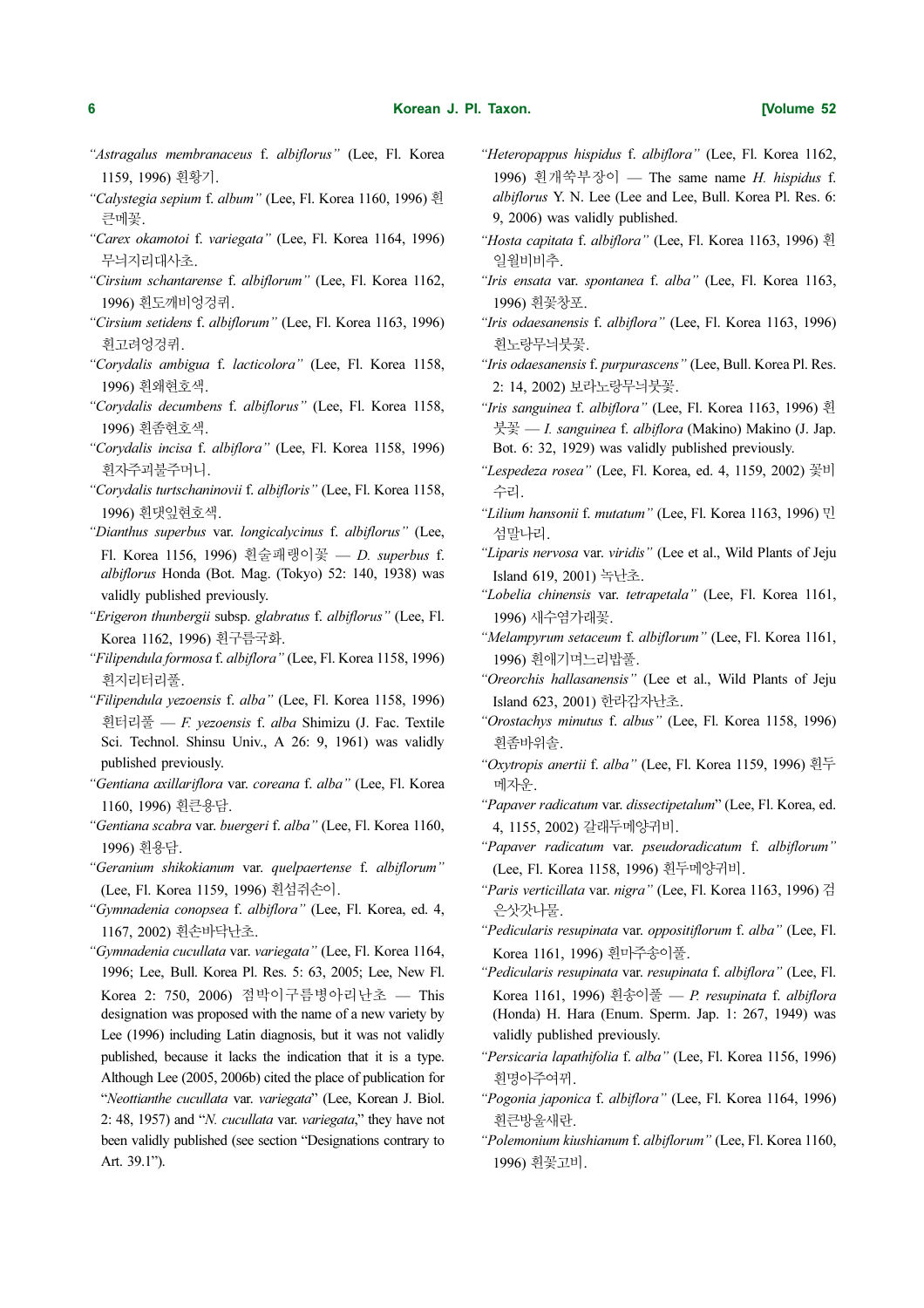- "Polygonatum odoratum var. pluriflorum f. variegatum" (Lee, Fl. Korea 1163, 1996) 무늬둥굴레 — P. odoratum f. variegatum Y. N. Lee ex F. M. Vázquez & S. Ramos (Acta Bot. Malac. 30: 172, 2005) was validly published.
- "Potentilla matsumurae f. alba" (Lee, Fl. Korea 1158, 1996) 흰좀양지꽃.
- "Primula sachalinensis f. albida" (Lee, Fl. Korea 1159, 1996) 흰좀설앵초.
- "Primula sieboldii f. albiflora" (Lee, Fl. Korea 1159, 1996) 흰앵초 — P. sieboldii f. albiflora H. Hara (J. Jap. Bot. 10: 771, 1934) was validly published previously.
- "Rabdosia inflexa f. albiflora" (Lee, Fl. Korea 1160, 1996) 흰산박하.
- "Ranunculus japonicus f. albiflorus" (Lee, Fl. Korea 1157, 1996) 흰미나리아재비.
- "Scutellaria dentata var. alpina f. albida" (Lee, Fl. Korea 1160, 1996) 흰수골무꽃.
- "Scutellaria indica f. albiflora" (Lee, Fl. Korea 1160, 1996) 흰골무꽃.
- "Scutellaria strigillosa f. albiflora" (Lee, Fl. Korea 1160, 1996) 흰참골무꽃 — S. strigillosa f. albiflora Kawano (Acta Phytotax. Geobot. 17: 104, 1958) was validly published previously.
- "Streptopus ovalis f. albus" (Lee, Fl. Korea 1163, 1996) 흰 금강애기나리.
- "Swertia pseudochinensis f. alba" (Lee, Fl. Korea 1159, 1996) 흰자주쓴풀.
- "Thymus quinquecostatus f. albus" (Lee, Fl. Korea 1160, 1996) 흰백리향.
- "Veronica stelleri var. longistyla f. rufescens" (Lee, Fl. Korea 1161, 1996) 흰분홍두메투구꽃 — "V. stelleri f. rufescens" first appeared as a new name by Lee (Flowering Plants on Baectu Mountain 146, 290, 1991) without a Latin description or diagnosis.
- "Vicia unijuga var. ouensanensis f. albiflora" (Lee, Fl. Korea 1159, 1996) 흰큰나비나물 — V. unijuga f. albiflora Nakai (Bot. Mag. (Tokyo) 37: 17, 1923) was validly published previously.

#### 4. Designations contrary to Art. 40.2

The following designations were not validly published, because contrary to Art. 40.2, they were based on two or more gatherings. In these cases, the author failed to designate which collection was the type.

"Aster magnus" (Lee, Korean J. Pl. Taxon. 28: 31, 1998; Lee, Fl. Korea, ed. 3, 1147, 1998) 왕갯쑥부장이 — It was published with gatherings from two different collecting dates ("Mar 26 1977; Oct 15 1997"). As neither have been designated as the type, the designation was not validly published.

- "Hylomecon vernalis var. sasundaeënsis" (Lee, Bull. Korea Pl. Res. 2: 6, 2002) 새발노랑매미꽃 — When it was published, two different gatherings were both designated as the type. Therefore, the designation was not validly published.
- "Rhododendron schlippenbachii f. albiflorum" (Lee, Korean J. Bot. 17: 85, 1974) 흰철쭉 — It was published with two gatherings collected from different dates ("May 15 1972; May 20 1970"). As nether specimen was designated as the type, the designation was not validly published.
- "Schisandra viridicarpa" (Lee, Bull. Korea Pl. Res. 2: 3, 10 Oct 2002) 청오미자 — It was published with a Latin description, indicated to be a type, and specified at which institute the type is conserved. However, it was not validly published because two different gatherings ("Jun 15 2001, Y. Shin; Jun 18 2002, Y. Lee") were both designated as the type. This designation was proposed by Lee (Fl. Korea, ed. 4, 1150, 2002), but it was published without indicating that it was the type. Therefore, it was not validly published.

#### 5. Designations contrary to Art. 40.6 and/or 40.7

A total of 16 designations listed below were not validly published, because their protologues did not indicate "typus" or "holotypus," or its abbreviation, or its equivalent in a modern language (contrary to Art. 40.6) and/or did not specify which herbarium, collection, or institution in which the type is conserved (contrary to Art. 40.7).

- "Adonis amurensis f. algentatus" (Lee, Fl. Korea 1157, 1996) 은빛복수초.
- "Adonis amurensis subsp. nanus" (Lee, Fl. Korea 1157, 1996) 애기복수초.
- "Adonis amurensis f. viridescensicalyx" (Lee, Fl. Korea 1157, 1996) 연노랑복수초.
- "Anemone pendulisepala" (Lee, Bull. Korea Pl. Res. 3: 2, 2003) 태백바람꽃 — Although "A. pendulisepala" was published with a Latin description and inclusion of the word "type", the designation was not validly published, because, contrary to 40.7, the herbarium in which the type is conserved was not specified. Anemone pendulisepala Y. N. Lee was validated by Son et al. (Phytotaxa 311: 200, 27 Jun 2017). The same name by Kim (Korean Endemic Pl. 69, 21 Aug 2017) is a later homonym.
- "Clematis heracleifolia f. albiflora" (Lee, Fl. Korea 1157, 1996) 흰조희풀.
- "Clematis mankiuensis" (Lee, Fl. Korea 1157, 1996) 구례종덩굴.
- "Corydalis grandicalyx f. albifloris" (Lee, Fl. Korea, ed. 3, 1142, 1998) 흰갈퀴현호색.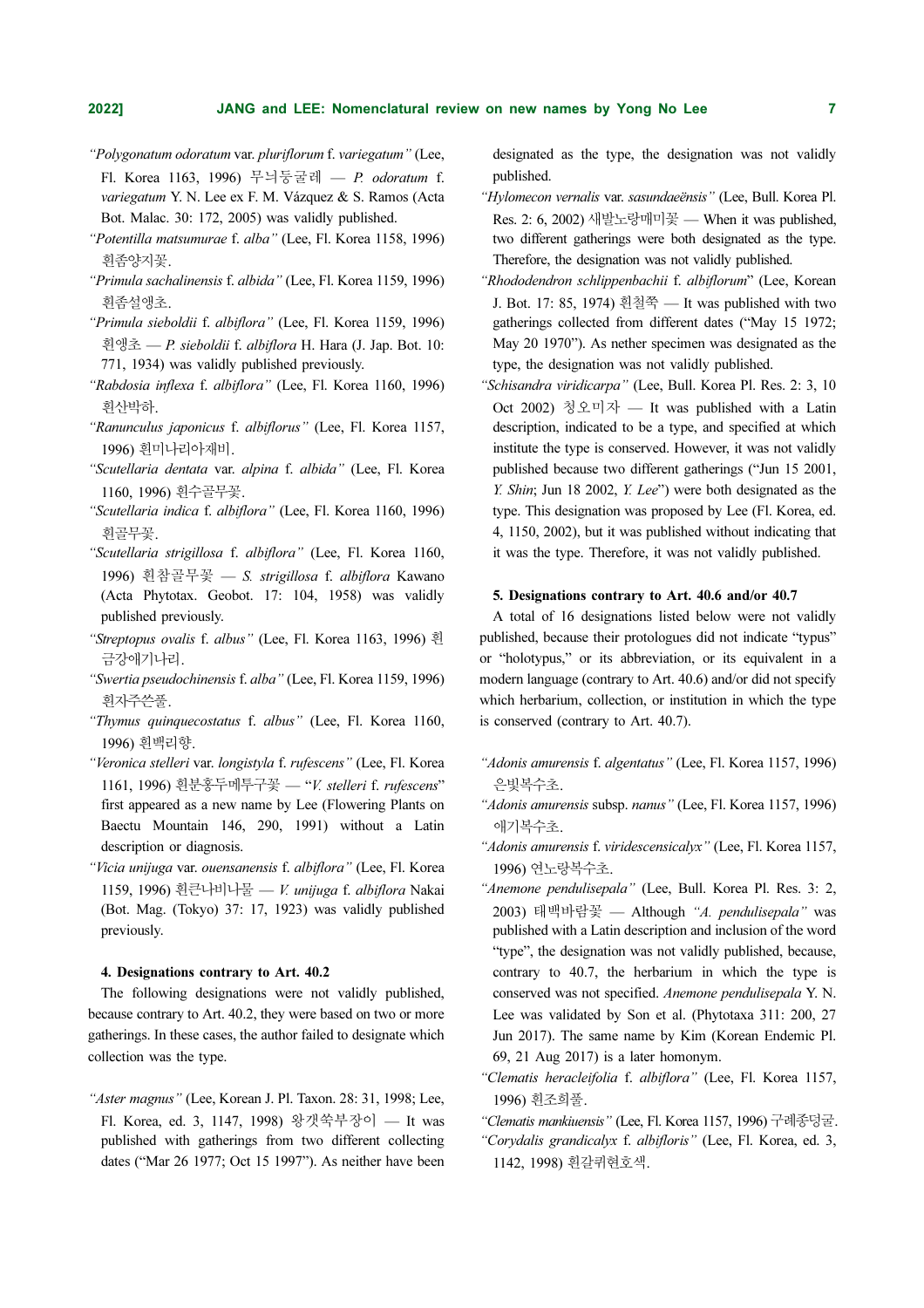- "Cypripedium guttatum f. albiflorum" (Lee, Fl. Korea 1164, 1996) 흰털복주머니란 — C. guttatum f. albiflorum Aver. (Turczaninowia 2: 30, 1997) was already validly published from a different type.
- "Dianthus superbus-chinensis" (Lee, Fl. Korea 1156, 1996) 꽃패랭이.
- "Inula salicina var. minipetala" (Lee, Fl. Korea 1161, 1996) 전의금불초.
- "Luzula odaesanensis" (Lee, Fl. Korea 1163, 1996) 오대산 새밥 — Lee (1996) published "L. *odaesanensis*" with a Latin description, indicating that it is a type (23 May 1983, Y. N. Lee & Y. C. Oh s.n.). However, the designation was not considered validly published, because, contrary to Art. 40.7 of the *Code*, there was no mention of the name of the herbarium in which its type is conserved. Luzula odaesanensis M. Kim (Korean Endemic Pl. 372, 2017) was validly published with an English description and different type (16 May 2016, H. Jo JE50157).
- "Phlomis umbrosa f. albiflora" (Lee, Fl. Korea, ed. 3, 1146, 1998) 흰속단.
- "Pseudolysimachion rotundum var. subintegrum f. album" (Lee, Bull. Korea Pl. Res. 3: 24, 2003) 흰산꼬리풀.
- "Pseudolysimachion rotundum var. subintegrum f. roseum" (Lee, Bull. Korea Pl. Res. 3: 24, 2003) 분홍산꼬리풀.
- "Pseudostellaria angustifolia" (Lee, Fl. Korea 1156, 1996) 좁은잎개별꽃.
- "Pseudostellaria multiflora" (Lee, Fl. Korea 1156, 1996) 다 화개별꽃.

#### 6. Designations contrary to Art. 41.5

The 20 designations listed below were proposed as new combinations, names at new rank, or replacement names after 1 January 1953. However, (1) they were not validly published, because, contrary to Art. 41.5, the place of valid publication of the basionym or replaced synonym, with page or plate reference and date, were not clearly indicated. (2) The second sentence of Art. 41.5 states "On or after 1 January 2007, a new combination, name at new rank, or replacement name is not validly published unless its basionym or replaced synonym is cited." One designation was published without citing its basionym.

- "Abelia tyaihyoni var. mosanensis" (Lee and Kim, Bull. Korea Pl. Res. 3: 19, 2003) 댕강나무.
- "Acanthopanax senticosus var. subinervis" (Lee, Fl. Korea 544, 1996; Lee, New Fl. Korea 1: 806, 2006) 왕가시오갈피.
- "Adonis amurensis subsp. multiflora" (Lee and Kim, Bull. Korea Pl. Res. 4: 36, 2004; Lee, Bull. Korea Pl. Res. 5: 42, 2005; Lee, New Fl. Korea 2: 734, 2006) 세복수초.
- "Adonis amurensis var. pseudoamurensis" (Lee, Bull. Korea Pl. Res. 4: 38, 2004) 개복수초.
- "Artemisia iwayomogi var. discolor" (Lee, Fl. Korea 1162, 1996; Lee, Bull. Korea Pl. Res. 5: 58, 2005; Lee, New Fl. Korea 2: 746, 2006) 흰더위지기.
- "Astragalus hallasanensis" (Lee and Do, J. Korean Cult. Res. Inst. 1: 365–366, 1959).
- "Bistorta major var. angustifolia" (Lee, Fl. Korea 102, 1996; Lee, New Fl. Korea 1: 270, 2006) 가는범꼬리.
- "Eranthis byunsanensis f. purpurea" (Lee, New Fl. Korea, ed. 2, 2: 734, 2007; Lee, New Fl. Korea, ed. 3, 2, 734. 2010) — This designation was published with a full and direct reference to the author and the place of valid publication of its basionym, but without citing its basionym.
- "Fagus japonicus var. multinervis" (Lee, Illustrated Encyclopedia of Fauna and Flora 18: 180, 783, 1976; Lee, Fl. Korea 65, 1996; Lee, New Fl. Korea 1: 227, 2006) — Kim (2004, 2017) and Korea National Arboretum (2017, 2020) cited references to the designation as being from the "Journal of Korean Research Institute for Better Living 10: 373, 1966." However, this journal has been published since 1968 and Volume 10, published in 1973, has neither the page 373 nor the information on Fagus. When Lee (1967a) published the Fagus in the Journal of Korea Culture Research Institute, he only noted "Probably F. multinervis should be the same species as that of  $F$ . *japonicus*; therefore, Fagus multinervis should be included in F. japonicus". Among the publications collected for this review, the designation first appeared in Lee (Illustrated Encyclopedia of Fauna and Flora 18: 180, 783, 1976). However, this is not considered not validly published, because there is no reference to the basionym. This review revealed that  $F$ . japonicus var. multinervis (Nakai) Y. N. Lee ex W. K. Paik (Bull. Kor. Ass. Cons. Nature 13: 18, 1994) was inadvertently but validly published by Paik, who included a full and direct reference to the basionym (Nakai, Bot. Mag. (Tokyo) 32: 103, not 108, 1918b). Also, the name F. japonica var. multinervis (Nakai) Y. N. Lee ex Govaerts & Frodin (World Checklist & Bibliogr. Fagales 144, 1998) is not available for use because it is a later isonym of Paik (1994).
- "Fragaria nipponica subsp. mandshurica" (Lee, New Fl. Korea 2: 737, 2006) 땃딸기.
- "Fragaria nipponica var. mandshurica" (Lee and Kim, Bull. Korea Pl. Res. 3: 10, 2003) 땃딸기.
- "Fragaria nipponica subsp. orientalis" (Lee, Bull. Korea Pl. Res. 5: 47, 2005) 땃딸기.
- "Fragaria nipponica var. orientalis" (Lee and Kim, Bull. Korea Pl. Res. 3: 10, 2003).
- "Kirengeshoma palmata var. coreana" (Lee, New Fl. Korea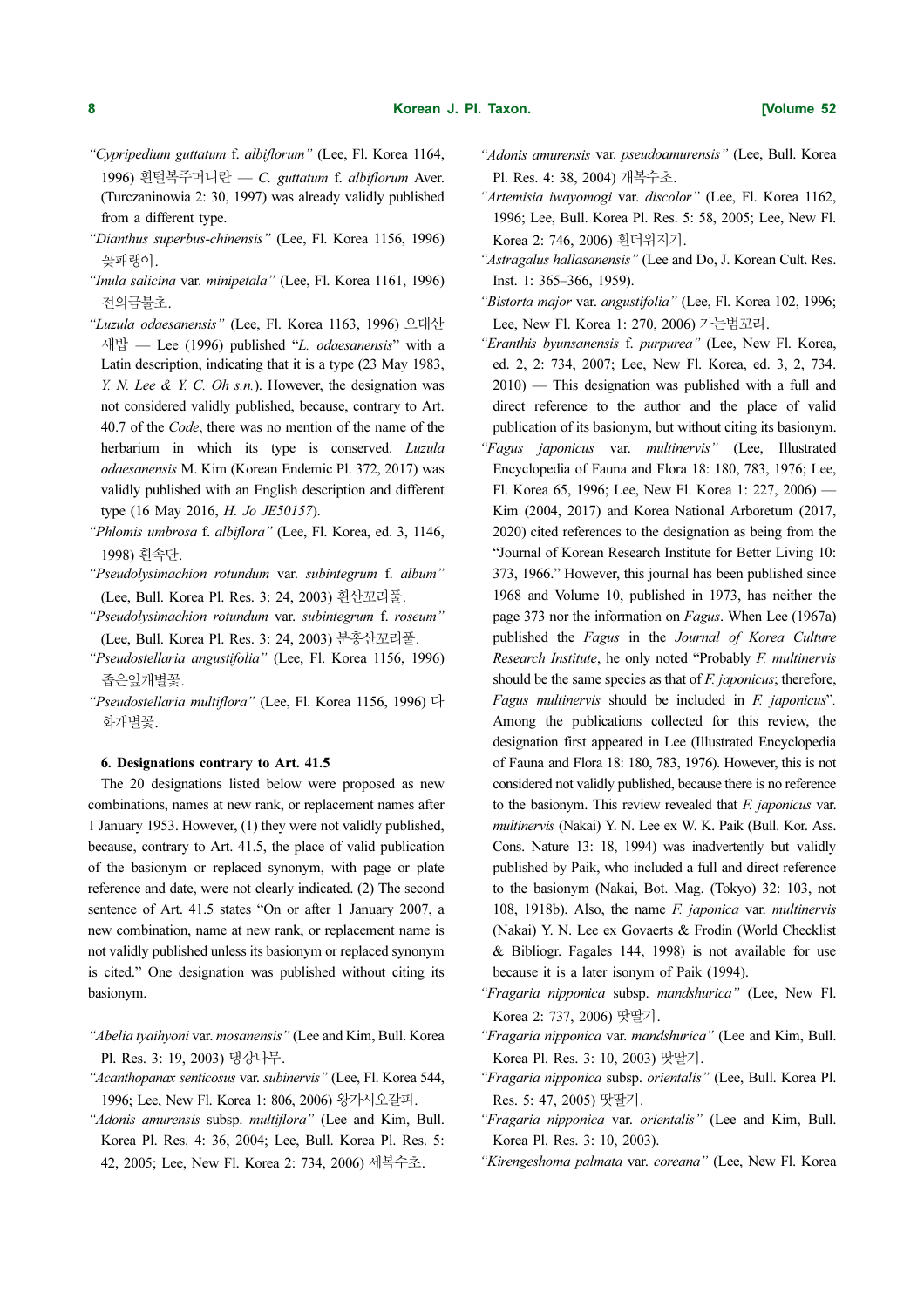1: 515, 2006) 나도승마.

- "Miscanthus nudipes subsp. wordii" (Lee, Korean J. Pl. Taxon. 3: 18, 1971) — Although this designation was proposed with the author cited and included information including the year the basionym was published, it was published without reference to the pagination of the place of the basionym.
- "Pseudolysimachion linearifolium f. album" (Lee, Fl. Korea 1161, 1996; Lee, Bull. Korea Pl. Res. 5: 54, 2005; Lee, New Fl. Korea 2: 743, 2006) 흰꼬리풀.
- "Rabdosia inflexa var. microphyllus" (Lee, Fl. Korea 695, 1996; Lee, New Fl. Korea 2: 169, 2006) 영도산박하.
- "Rabdosia inflexa var. transiticus" (Lee, Fl. Korea 695, 1996; Lee, New Fl. Korea 2: 169, 2006) 긴잎산박하.
- "Syringa velutina var. lactea" (Lee, Fl. Korea 1159, 1996) 흰정향나무 — The place of publication of the basionym is fully miscited.
- "Vicia unijuga subsp. angustifolia" (Lee, Fl. Korea 390, 1996; Lee, New Fl. Korea 1: 620, 2006) 좁은잎나비나물.
- "Viola mandshurica var. patrina" (Lee, Fl. Korea 1159, 1996; Lee, Bull. Korea Pl. Res. 5: 49, 2005; Lee, New Fl. Korea 2: 739, 2006) 흰제비꽃.

#### 7. Designations contrary to Art. 41 Note 1

Art. 41 Note 1 states that "For the purpose of Art. 41.5, a page reference (for publications with a consecutive pagination) is a reference to the page or pages on which the basionym or replaced synonym was validly published or on which the protologue appears, but not to the pagination of the whole publication unless it is coextensive with that of the protologue." The designations listed below were published with reference to the pagination of the entire paper in which the basionym has been published. Therefore, they were not validly published according to Art. 41 Note 1.

- "Asarum patens" (Lee and Lee, Bull. Korea Pl. Res. 1: 21, 2000; Lee, Fl. Korea, ed. 4, 1155, 2002) 금오족도리풀 [citation: J. Jap. Bot. 71:  $1-10$ , 1995] — A. patens (Yamaki) Y. N. Lee was validly published inadvertently by Oh et al. (End. Vasc. Pl. Korean Penins. 26, 2005), including a full and direct reference to the basionym. "Asarum patens (Yamaki) M. Kim & S. So" (Kim, Korean Endemic Pl. 56, 2017) was a later isonym.
- "Asarum sieboldii var. mandshuricum f. misandrum" (Lee and Lee, Bull. Korea Pl. Res. 1: 17, 2000; Lee, Fl. Korea, ed. 4, 1152, 2002; Lee, Bull. Korea Pl. Res. 5: 44, 2005; Lee, New Fl. Korea 2: 734, 2006) 각시족도리풀 [citation: Kor. J. Plant Tax. 27: 491–499, 1997].
- "Asarum versicolor" (Lee and Lee, Bull. Korea Pl. Res. 1: 19, 2000; Lee, Fl. Korea, ed. 4, 1153, 2002; Lee, Bull. Korea

Pl. Res. 5: 44, 2005; Lee, New Fl. Korea 2: 735, 2006) 무 늬족도리풀 [citation: J. Jap. Bot. 71: 1–10, 1995] — A. versicolor (Yamaki) B. U. Oh (Korean J. Pl. Taxon. 38: 265, 2008) was validly published. However, A. chungbuensis (C. S. Yook & J. G. Kim) B. U. Oh (End. Vasc. Pl. Korean Penins. 24, 2005) should be considered the accepted name of this species (Jang et al., 2021).

- "Astragalus membranaceus var. nakaianus" (Lee, Bull. Korea Pl. Res. 5: 48, 2005; Lee, New Fl. Korea 2: 738, 2006) 제 주황기 [citation: Kor. J. Bot. 24: 27–30, 1981] — "A. membranaceous var. nakaianus" was first proposed by Lee et al. (Wild Plants of Jeju Island 265, 2001), but it was not validly published because, contrary to Art. 41.5, the place of valid publication for its basionym was not indicated.
- "Pseudolysimachion linearifolium var. dilatatum" (Lee, Fl. Korea 1160, 1996; Lee, Bull. Korea Pl. Res. 5: 54, 2005; Lee, New Fl. Korea 2: 742, 2006) 큰꼬리풀 [citation: Rep. First Sci. Exped. Manch. Sect 4, 45–93, 1936] — P. linariifolium var. dilatatum (Nakai & Kitag.) Y. N. Lee (in K. J. Kim, Gen. Vasc. Pl. Korea 878, 2007) has been validly published.

#### 8. Designations to which Art. 41.8(a) cannot be applied

Art. 41.8(a) cannot be applied to cases where the actual basionym or replaced synonym was validly published earlier than the name or later isonym cited as such, but in the cited publication, in which all conditions for valid publication of the name as cited are fulfilled, there is no reference to the place of valid publication of the actual basionym or replaced synonym. The following nine designations were proposed with reference to a work other than that in which the basionym or replaced synonym was validly published. In these cases, the error cannot be corrected, because Art. 41.8(a) cannot be applied to the designation. Therefore, the following designations were not considered to be validly published.

- "Aconitum napiforme f. albiflorum" (Lee, New Fl. Korea 2: 734, 2006) 흰한라돌쩌귀 — The designation was miscited "Lee, Fl. Korea 1158, 1996," not "Lee, Korean J. Bot. 25: 177, 1982."
- "Aconitum racemulosum var. austrokoreense" (Lee, Fl. Korea 1158, 1996; Lee, Bull. Korea Pl. Res. 5: 43, 2005; Lee, New Fl. Korea 2: 734, 2006) 세뿔투구꽃 — This taxon name was published with a reference to "A. austrokoreense Koidz. B.M.T. 43: 369, 1934." However, this is not the place for valid publication of the basionym. Koidzumi (Bot. Mag. (Tokyo) 43: 369, 1934) reported that A. austrokoreense was published by Hatusima (1934) in Volume 5 of the Bulletin of the Kyushu Imperial University Forests.
- "Chrysanthemum zawadskii subsp. acutilobum var. tenuisectum"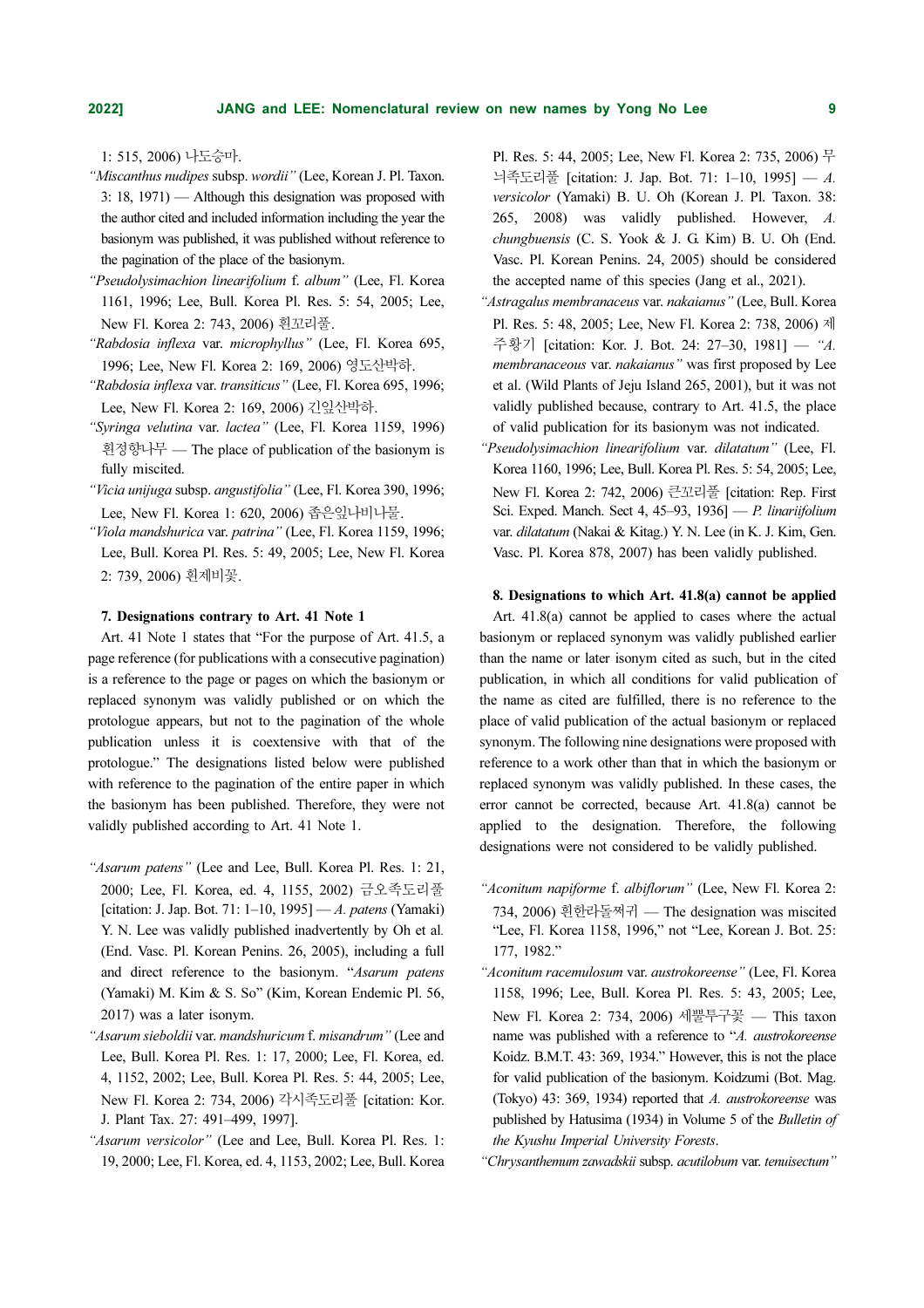(Lee, Fl. Korea 1162, 1996; Lee, Bull. Korea Pl. Res. 5: 57, 2005; Lee, New Fl. Korea 2: 745, 2006) 포천가는잎구 절초 — The designation was miscited "Kitagawa, J.J.B. 41: 191, 1966" rather than "Kitagawa, Rep. Inst. Sci. Res. Manchoukuo 6: 129, 1942."

- "Cornus kousa f. minor" (Lee, Fl. Korea 1159, 1996; Lee, Bull. Korea Pl. Res. 5: 50, 2005; Lee, New Fl. Korea 2: 740, 2006) 준딸나무 — The designation was miscited "Nakai, Sylv. Kor. 16: 70, 1927" rather than "Nakai, Bot. Mag. (Tokyo) 28: 315, 1914."
- "Cornus kousa f. viridis" (Lee, Fl. Korea 1159, 1996; Lee, Bull. Korea Pl. Res. 5: 50, 2005; Lee, New Fl. Korea 2: 740, 2006) 소리딸나무 — The designation was miscited "Nakai, Sylv. Kor. 16: 71, 1927" rather than "Nakai, Bot. Mag. (Tokyo) 28: 314, 1914."
- "Hydrangea macrophylla f. buergeri" (Lee, Fl. Korea 1158, 1996; Lee, Bull. Korea Pl. Res. 5: 47, 2005; Lee, New Fl. Korea 2: 737, 2006) 꽃산수국 — The designation was miscited "Nakai, Sylv. Kor. 15: 70, 1926" rather than "Siebold, Fl. Jap. 1: 111, 1839."
- "Polygonatum humile var. humillimum" (Lee, Fl. Korea 1163, 1996; Lee, Bull. Korea Pl. Res. 5: 59, 2005; Lee, New Fl. Korea 2: 747, 2006) 한라각시둥굴레 — This taxon was published with a reference to "P. hulillimum Nakai, B.M.T. 28: 518, 1914." However, this is not the place of valid publication for the basionym. Nakai (Bot. Mag. (Tokyo) 28: 518, 1934) stated that he published the name in the journal Repertorium Specierum Novarum Regni Vegetabilis.
- "Rabdosia serra" (Lee, Fl. Korea 1160, 1996; Lee, Bull. Korea Pl. Res. 5: 53, 2005; Lee, New Fl. Korea 2: 742, 2006) 자주방아풀 — This designation was miscited "Makino and Nemoto, Fl. Jap. Suppl. 630, 1936" rather than "Maximowicz, Bull. Acad. Imp. Sci. Saint-Pétersbourg 20: 454, 1875." The name Rabdosia serra H. Hara (J. Jap. Bot. 47: 200, 1972) has been validly published previously. "Stipa coreana var. japonica" (Lee, Man. Korean Grasses
- 200, 1966) The designation was miscited "Honda, Journ. Fac. Sci. Univ. Tokyo sec. 3, 3: 212–213, 1930" rather than "Hackel, Bull. Herb. Boissier 7: 647, 1899."

# 9. Designations with a reference to designations than have not been validly published

The first sentence in Art. 6.10 states, "A new combination or name at new rank is a new name based on a legitimate, previously published name, which is its basionym." The basionym must be validly published and legitimate. The following eight designations were published with reference to designations that were not validly published. Therefore, they were not validly published according to Art. 6.10 and 41.1.

- "Asarum sieboldii f. koreanum" (Lee and Lee, Bull. Korea Pl. Res. 1: 19, 2000; Lee, Fl. Korea, ed. 4, 1153, 2002; Lee, Bull. Korea Pl. Res. 5: 44, 2005; Lee, New Fl. Korea 2: 735, 2006) 자주족도리풀 — The intended basionym "Asiasarum koreanum" was not validly published, because, contrary to Art. 40.7, information on the name of the herbarium where the type is being conserved was not specified.
- "Carex ciliato-marginata f. variegata" (Lee, New Fl. Korea 2: 749, 2006) 무늬털대사초 — This designation was proposed as a new combination based on the designation, "C. okamotoi f. variegata" (see section "Designations contrary to Art. 40.1").
- "Chrysanthemum zawadskii subsp. coreanum" (Lee, Korean J. Bot. 12: 47, 1969; Lee, Fl. Korea 1162, 1996; Lee, Bull. Korea Pl. Res. 5: 57, 2005; Lee, New Fl. Korea 2: 745, 2006) 제주구절초.
- "Polemonium racemosum f. albiflorum" (Lee, New Fl. Korea 2: 741, 2006) 흰꽃고비 — This designation was proposed as a new combination based on not validly published designation, "P. kiushianum f. albiflorum" (see section "Designations contrary to Art. 40.1").
- "Polypogon fugax f. muticus" (Lee, Man. Korean Grasses 230, 1966) — The designation was cited "P. higegaweri f. muticus" (Chung, Korean Grasses 107, 1965), but, "P. higegaweri f. muticus" was proposed with an English description contrary to Art. 39.1.
- "Rabdosia umbrosa var. coreanus" (Lee, Fl. Korea 1160, 1996; Lee, Bull. Korea Pl. Res. 5: 53, 2005; Lee, New Fl. Korea 2: 742, 2006) 지리오리방풀.
- "Sedum orbiculatum" (Lee, Fl. Korea 271, 1996) 둥근잎꿩 의비름 — Lee (1996) suggested the designation as a replacement name for this taxon, because he thought that "S. rotundifolium D. Lee" was a later homonym of S. rotundifolium Lam. (Fl. Franç. 3: 82, 1779). However, "S. orbiculatum" did not include the place of reference for its basionym. Therefore "S. orbiculatum" was not considered to be validly published (Art. 41.1). When this designation is proposed to be as a new name ("sp. nov."), Lee (1996) cited "S. rotundifolium D. Lee" in synonymy. However, "S. rotundifolium D. Lee" was published without a Latin description or diagnosis. Chung and Kim (Korean J. Bot. 33: 6, 1990) proposed "Sedum duckbongii" as a replacement name for "S. rotundifolium," but it was not validly published. "Vicia unijuga subsp. minor" (Lee, Fl. Korea 1159, 1996; Lee, Bull. Korea Pl. Res. 5: 48, 2005; Lee, New Fl. Korea 2: 738, 2006) 애기나비나물.

#### 10. Designations contrary to Art. 35.1

The designations listed below were not considered to be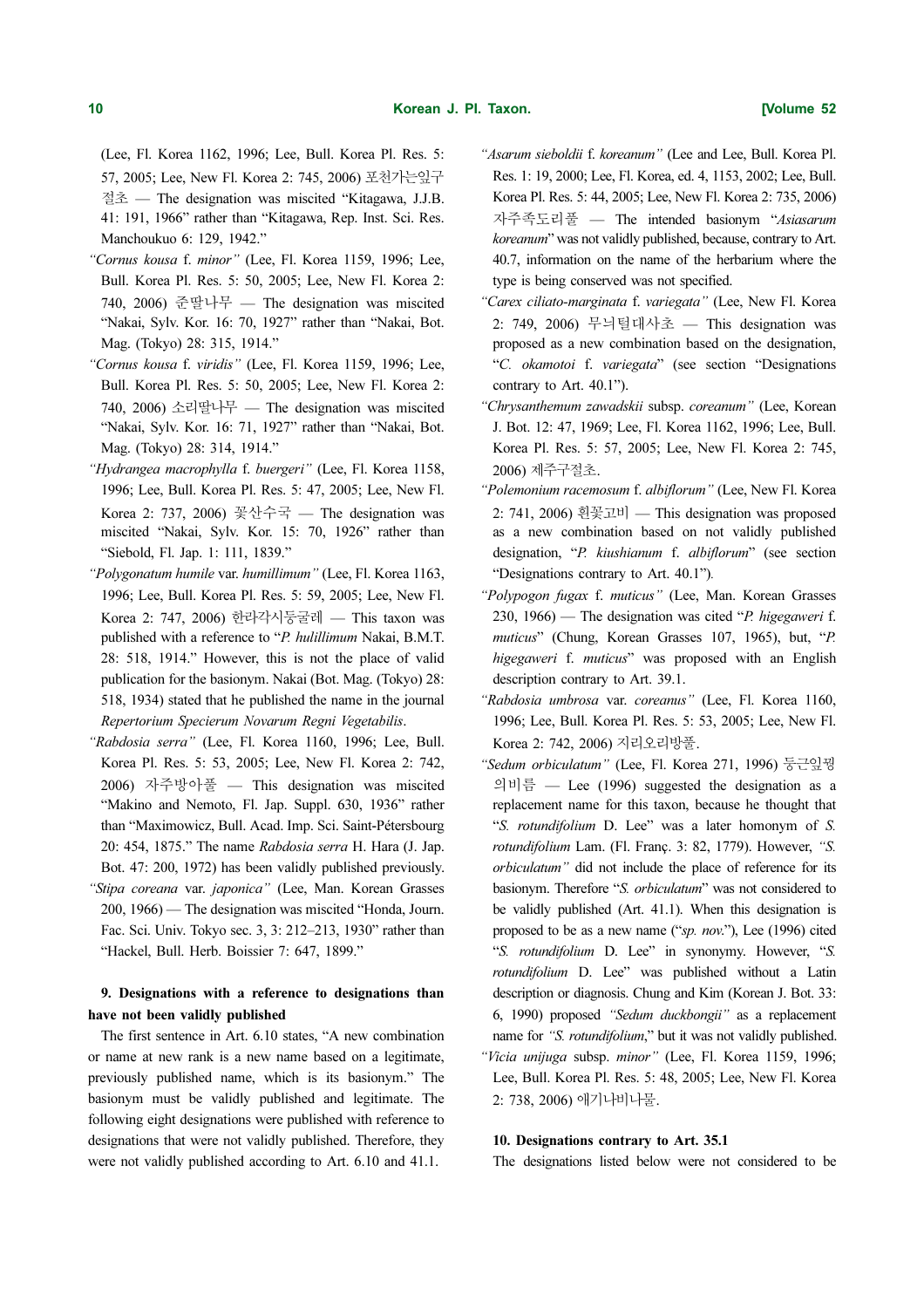validly published, because, contrary to Art. 35.1, the name of the species to which they were assigned were not validly published at the same time or had been not validly published previously.

- "Asarum patens var. flavi-viride" (Lee et al., Bull. Korea Pl. Res. 5: 9, 30 Oct 2005) 청금오족도리풀 — After this designation was proposed, A. patens (Yamaki) B. U. Oh et al. (End. Vasc. Pl. Korean Penins. 26, 20 Dec 2005) was validly published inadvertently as a new combination (see section "Designations contrary to Art. 41 Note 1").
- "Asarum versicolor var. non-versicolor" (Lee and Lee, Bull. Korea Pl. Res. 1: 20, 2000; Lee, Fl. Korea, ed. 4, 1154, 2002) 민무늬족도리풀 — After the designation was proposed, A. versicolor (Yamaki) B. U. Oh (Korean J. Pl. Taxon. 38: 265, 2008) was validly published inadvertently (see section "Designations contrary to Art. 41 Note 1").
- "Aster magnus f. albiflorus" (Lee, Korean J. Pl. Taxon. 28: 33, 1998; Lee, Fl. Korea, ed. 3, 1147, 1998) 흰왕갯쑥부장  $\circ$ ] — "*Aster magnus*" was proposed contrary to Art. 40.2 (see section "Designations contrary to Art. 40.2").

#### 11. Designations contrary to Art. 36.1

According to Art. 36.1(b), a name is not considered to be validly published when it is not accepted by its author in the original publication, and is merely cited as a synonym. For the eleven designations listed below, Dr. Yong No Lee named himself as their author. However, they were cited as synonyms and were not considered to be validly published.

- "Dendranthema intermedium" (Lee, Fl. Korea 820, 1996; Lee, New Fl. Korea 2: 320, 2006) 이화구절초.
- "Dendranthema lineris" (Lee, Fl. Korea 820, 1996; Lee, New Fl. Korea 2: 320, 2006) 키큰산국.
- "Dendranthema makinoi" (Lee, Fl. Korea 820, 1996; Lee, New Fl. Korea 2: 320, 2006) 마키노국화.
- "Dendranthema zawadskii subsp. acutilobum var. alpinum" (Lee, Fl. Korea 825, 1996; Lee, New Fl. Korea 2: 323, 2006) 바위구절초.
- "Dendranthema zawadskii ssp. acutilobum var. tenuisectum" (Lee, Fl. Korea 825, 1996; Lee, New Fl. Korea 2: 323, 2006) 포천가는잎구절초 —D. zawadzkii var. tenuisecta (Kitag.) Pak (Gen. Vasc. Pl. Korea 1026, 2007) was validly published.
- "Dendranthema zawadskii subsp. coreanum" (Lee, Fl. Korea 825, 1996; Lee, New Fl. Korea 2: 323, 2006) 한라구절초.

"Dendranthema zawadskii subsp. latilobum" (Lee, Fl. Korea 826, 1996; Lee, New Fl. Korea 2: 324, 2006) 넓은잎구절초. "Dendranthema zawadskii subsp. latilobum var. leiophyllum"

(Lee, Fl. Korea 826, 1996; Lee, New Fl. Korea 2: 324, 2006) 서흥넓은잎구절초.

- "Dendranthema zawadskii subsp. lucidum" (Lee, Fl. Korea 827, 1996; Lee, New Fl. Korea 2: 325, 2006) 울릉국화.
- "Dendranthema zawadskii subsp. naktongense" (Lee, Fl. Korea 827, 1996; Lee, New Fl. Korea 2: 325, 2006) 낙동 구절초.
- "Polygonum bistorta var. angustifolia" (Lee, Fl. Korea 102, 1996; Lee, New Fl. Korea 1: 270, 2006) 가는범꼬리.

# List of later isonyms

An isonym is the same name based on the same type that has been published independently at different times (see Glossary). In some cases, the isonyms have been published by different authors. In this study, 13 later isonyms were found. Therefore, they do not have nomenclatural status (see Art. 6 Note 2). Earlier isonyms were examined mostly using online indices such as IPNI, The Plant List, Tropicos, and other literature. Therefore, in addition to the names listed below, the possibility of finding additional later isonyms should be considered. Here, the later isonyms proposed by Dr. Yong No Lee along with earlier isonyms and their references are listed.

- "Chrysanthemum zawadskii subsp. acutilobum var. alpinum (Nakai) Y. N. Lee" (Fl. Korea 1162, 1996) 바위구절초; C. zawadzkii var. alpinum (Nakai) Kitam., Acta Phytotax. Geobot. 7: 210, 1938, as "zawadskii" — "C. zawadskii var. alpinum" first appeared in Lee (Flowering Plants on Baectu Mountain 164, 297, 1991), but it was not validly published because, contrary to Art. 41.5, the place where the basionym is validly published was not indicated.
- "Lespedeza bicolor var. melanantha (Nakai) Y. N. Lee" (Fl. Korea 1159, 1996) 흑싸리; L. bicolor var. melanantha (Nakai) S. Akiyama & H. Ohba, J. Jap. Bot. 59: 191, 1984. — The designation, "*L. bicolor var. melanantha*" by T. B. Lee (Seoul Univ. J. (B.) 20: 144, 1969) did not cite where the basionym had been validly published.
- "Miscanthus sinensis var. decompositus (Nakai) Y. N. Lee" (J. Jap. Bot. 39: 264, 1964); M. sinensis var. decompositus (Nakai) Honda, J. Fac. Sci. Univ. Tokyo, Sect. 3, Bot. 3: 384, 1930.
- "Miscanthus sinensis var. ionandros (Nakai) Y. N. Lee" (J. Jap. Bot. 39: 263, 1964); M. sinensis var. ionandros (Nakai) I. C. Chung, J. Wash. Acad. Sci. 45: 215, 1955.
- "Miscanthus sinensis var. nakaianus (Honda) Y. N. Lee" (J. Jap. Bot. 39: 263, 1964); M. sinensis var. nakaianus (Honda) I. C. Chung, J. Wash. Acad. Sci. 45: 215, 1955.
- "Oreorchis patens var. coreana (Finet) Y. N. Lee & K. Lee" (New Fl. Korea 2: 750, 2006) 한라감자난초; O. patens var.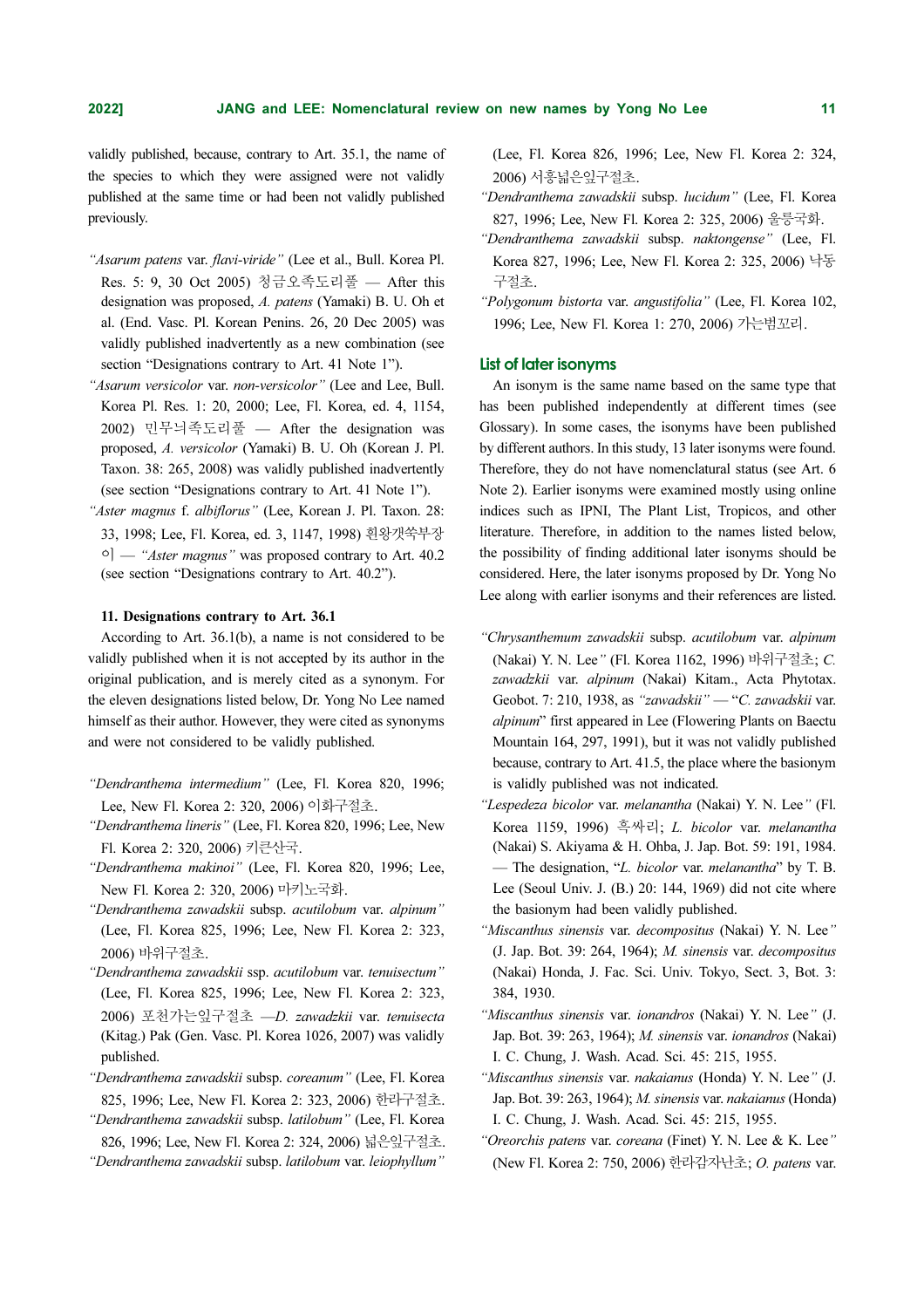coreana (Finet) M. Kim, Korean Endemic Pl. 217, 2004.

"Pseudolysimachion dahuricum (Steven) Y. N. Lee" (Fl. Korea 1160, 1996) 구와꼬리풀; P. dauricum (Steven) Holub, Folia Geobot. Phytotax. 2: 424, 1967.

- "Pseudolysimachion kiusianum var. diamanticum (Nakai) Y. N. Lee" (Fl. Korea 1160, 1996) 봉래꼬리풀; P. kiusianum var. diamanticum (Nakai) T. Yamaz., J. Jap. Bot. 43: 409, 1968.
- "Pseudolysimachion linearifolium var. villosulus (Nakai) Y. N. Lee" (Fl. Korea 1161, 1996) 털꼬리풀; P. linariifolium var. villosulus (Nakai) T. Yamaz., Bull. Kwanak Arb. 4: 57, 1983.
- "Pseudolysimachion nakaianum (Ohwi) Y. N. Lee" (Fl. Korea 1161, 1996) 섬꼬리풀; P. nakaianum (Ohwi) T. Yamaz., J. Jap. Bot. 43: 411, 1968.
- "Pseudolysimachion pyrethrinum (Nakai) Y. N. Lee" (Fl. Korea 1161, 1996) 큰구와꼬리풀; P. pyrethrinum (Nakai) T. Yamaz., J. Jap. Bot. 43: 410, 1968.
- "Salix chaenomeloides var. pilosa (Nakai) Y. N. Lee" (Fl. Korea 1156, 1996) 털왕버들; S. chaenomeloides var. pilosa (Nakai) Kimura, Sci. Rep. Tohoku Imp. Univ., Ser. 4, Biol. 13: 77, 1938.
- "Syringa velutina var. kamibayashii (Nakai) Y. N. Lee" (Fl. Korea 1159, 1996) 둥근정향나무; S. velutina var. kamibayashii (Nakai) T. B. Lee, Ill. Woody Pl. Korea 333, 1966.

# List of later homonyms

A homonym is a name spelled exactly as another name published for a taxon at the same rank based on a different type (see Glossary). In this review, ten later homonyms were founded. Therefore, they were considered illegitimate (see Art. 53.1). Later homonyms proposed by Dr. Yong No Lee are listed, along with earlier homonyms and their references.

- Asarum sonunsanense var. viriluteolum f. variegatum Y. N. Lee, New Fl. Korea 2: 735, 2006 무늬황록선운족도리풀; A. sonunsanense f. variegatum Y. N. Lee, Bull. Korea Pl. Res. 5: 7, 2005 무늬선운족도리풀
- Chrysosplenium japonicum var. tetrandrum Y. N. Lee, Bull. Korea Pl. Res. 4: 22, 2004 사술괭이눈; C. japonicum f. tetrandrum H. Hara in Nakai & Honda, Nov. Fl. Jap. 3: 91, 1938 — Chrysoplenium japonicum var. tetrandrum Y. N. Lee was proposed as 'stat. nov.' and included the author ("Hara") of the basionym. The name was published without including a valid reference to its basionym. However, all requirements for valid publication of the new taxon name are fulfilled, including a Latin description, type designation, and the name of the herbarium in which its type is conserved.

Therefore, it should be treated as the name of a new variety, not the name at the new rank. It is a later homonym of C. japonicum f. tetrandrum H. Hara (see Art. 53.3).

- Cirsium rhinoceros var. albiflorum Y. N. Lee, Korean J. Bot. 24: 29, 1981 흰바늘엉겅퀴; C. rhinoceros f. albiflorum Sakata, J. Chosen Nat. Hist. Soc. 20: 20, 1935.
- Lamium amplexicaule f. albiflorum Y. N. Lee, Bull. Korea Pl. Res. 5: 25, 2005 흰광대나물; L. amplexicaule f. albiflorum Dw. Moore, Proc. Arkansas. Acad. Sci. 1: 26, 1941.
- Primula jesoana f. albiflora Y. N. Lee, Bull. Korea Pl. Res. 5: 19, 2005 흰큰앵초; P. jesoana f. albiflora Tatew. ex H. Hara, Bot. Mag. (Tokyo) 50: 569, 1936.
- Pulsatilla cernua var. koreana f. flava Y. N. Lee, J. Korean Cult. Res. Inst. 10: 381, 1967 노랑할미꽃; P. cernua f. flava (Makino) Okuyama, J. Jap. Bot. 30: 42, 1955.
- Scirpus dioicus Y. N. Lee & Y. C. Oh, New Fl. Korea 2: 614, 2006 동강고랭이; S. dioecus (Kunth) Boeckeler, Linnaea 36: 719, 1870 (see 5 "Neoscirpus dioicus Y. N. Lee & Y. C. Oh").
- Sium heterophyllum Y. N. Lee, Korean J. Pl. Taxon. 23: 263, 1993 대암개발나물; S. heterophyllum Green, Pittonia 2: 102, 1890.
- Tripterospermum japonicum var. albiflorum Y. N. Lee, Korean J. Bot. 24: 29, 1981 흰덩굴용담; T. japonicum f. albiflorum Honda, J. Jap. Bot. 30: 170, 1955.
- Vicia linearifolia Y. N. Lee, Korean J. Bot. 25: 176, 1982 계 방나비나물; V. linearifolia Hook & Arn., Bot. Beechey Voy. 20, 1830.

#### Legitimate names

The 173 names listed below are validly published by Dr. Yong No Lee and are considered legitimate. This list, however, is a restrictive one. It was not fully analyzed whether new names published by Dr. Yong No Lee were later isonyms or illegitimate names, because examination of the taxonomic literature for this review was not comprehensive.

- Aconitum napiforme var. albiflorum Y. N. Lee, Korean J. Bot. 25: 177, 1982. 흰한라돌쩌귀
- Aconitum sibiricum f. albidiflorum Y. N. Lee, New Fl. Korea 2: 734, 2006. 흰노랑투구꽃
- Adenophora coronopifolia var. rotundiflora Y. N. Lee, Bull. Korea Pl. Res. 4: 14, 2004. 방울잔대
- Adenophora fusifolia Y. N. Lee, Bull. Korea Pl. Res. 4: 10, 2004. 백두모싯대
- Adenophora fusifolia f. albiflora Y. N. Lee, Bull. Korea Pl. Res. 4: 13, 2004. 흰백두모싯대
- Adenophora remotiflora f. albiflora Y. N. Lee, Korean J. Bot. 24: 29, 1981. 흰모시대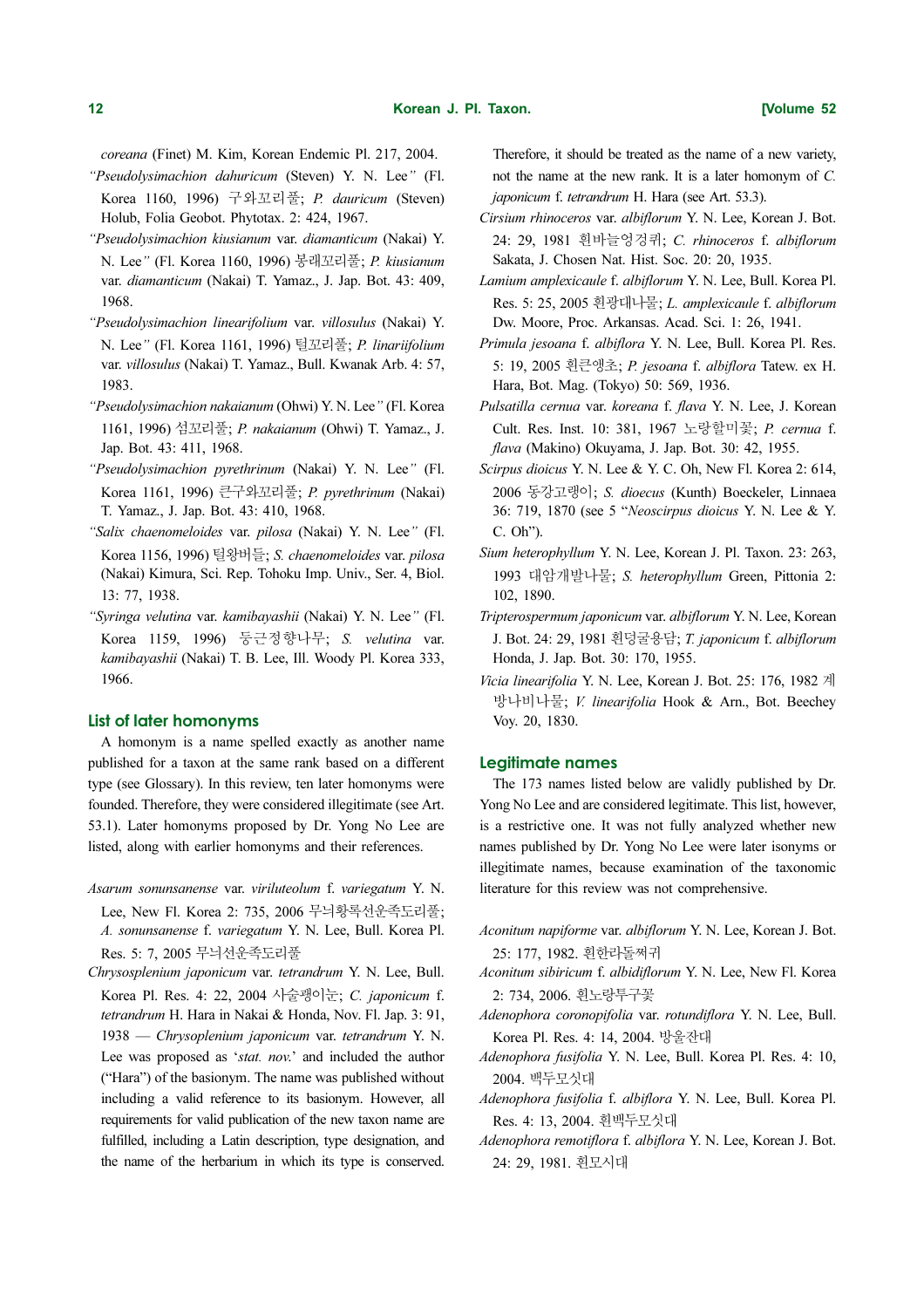- Adonis amurensis var. dissectipetalis Y. N. Lee, Bull. Korea Pl. Res. 5: 4, 2005. 갈기복수초
- Agastache rugosa f. alba Y. N. Lee, Bull. Korea Pl. Res. 5: 24, 2005. 흰배초향
- Agropyron ciliare f. hackelianum (Honda) Y. N. Lee, Man. Korean Grasses 100, 1966. 가는개밀
- Ajuga decumbens var. rosa Y. N. Lee, Korean J. Bot. 25: 177, 1982. 내장금난초
- Ajuga multiflora f. rosea Y. N. Lee, Korean J. Bot. 17: 35, 1974. 붉은조개나물
- Akebia quinata f. albiflora Y. N. Lee, Bull. Korea Pl. Res. 6: 6, 2006. 흰으름덩굴
- Allium baekdusanense Y. N. Lee, Bull. Korea Pl. Res. 5: 28, 2005. 백두부추 — Recently, Kim et al. (2021) treated A. baekdusanense Y. N. Lee as a synonym of A. stenodon Nakai & Kitag.
- Allium scorodoprasum var. multibillosum Y. N. Lee, Bull. Korea Pl. Res. 1: 3, 2000. 조선마늘 — Lee (2002a) published "A. scorodoprasum var. multibulbillatum Y. N. Lee" as a name of new species. The use of the final epithet "*multibulbillatum*" by Lee (2002a) is a typographical error. This conclusion was reached becasue names (Lee, 2000c, 2002a) have the same description and type. Therefore, A. scorodoprasum var. multibulbillatum (Lee, 2002a) should to be corrected to become A. scorodoprasum var. multibillosum.
- Anemone reflexa var. lineiloba Y. N. Lee, Bull. Korea Pl. Res. 6: 2, 2006. 가는회리바람꽃
- Anthoxanthum nipponicum var. aristatum Y. N. Lee, Man. Korean Grasses 128, 1966.
- Arisaema robustum f. variegatum Y. N. Lee, Bull. Korea Pl. Res. 5: 36, 2005. 무늬넓은잎천남성
- Arundinaria munsuensis Y. N. Lee, Korean J. Pl. Taxon. 28: 33, 1998. 문수조릿대
- Arundinella hirta var. cylindrica Y. N. Lee, Korean J. Bot. 8: 9, 1965.
- Asarum maculatum var. non-maculatum Y. N. Lee, Bull. Korea Pl. Res. 1: 21, 2000. 민개족도리
- Asarum maculatum f. viride Y. N. Lee, Bull. Korea Pl. Res. 1: 21, 2000. 청개족도리
- Asarum sieboldii var. cornutum Y. N. Lee, Bull. Korea Pl. Res. 1: 19, 2000. 뿔족도리풀
- Asarum sieboldii var. mandshuricum f. viride Y. N. Lee, Bull. Korea Pl. Res. 1: 18, 2000. 영종족도리풀
- Asarum sieboldii var. viridiluteolum Y. N. Lee, Bull. Korea Pl. Res. 5: 10, 2005. 황록족도리풀
- Asarum sonunsanense Y. N. Lee, Bull. Korea Pl. Res. 5: 6, 2005. 선운족도리풀
- Asarum sonunsanense f. variegatum Y. N. Lee, Bull. Korea

Pl. Res. 5: 7, 2005. 무늬선운족도리풀

- Asarum sonunsanense f. viriluteolum Y. N. Lee, Bull. Korea Pl. Res. 5: 8, 2005. 황록선운족도리풀
- Asarum sonunsanense var. viriluteolum (Y. N. Lee) Y. N. Lee, New Fl. Korea 2: 735, 2006. 황록선운족도리풀
- Aster spathulifolius var. oharae (Nakai) Y. N. Lee, Fl. Korea 1162, 1996, as "oharai." 왕해국
- Astragalus koraiensis Y. N. Lee, Korean J. Bot. 24: 27, 1981. 정선황기
- Astragalus nakaianus Y. N. Lee, Korean J. Bot. 24: 28, 1981. 제주황기
- Avena sativa var. tokushimanensis Y. N. Lee, Korean J. Bot. 8: 9, 1965.
- Campanula punctata var. takesimana (Nakai) Y. N. Lee, Fl. Korea 1161, 1996. 섬초롱꽃
- Carex siderosticta f. albomarginata Y. N. Lee, Bull. Korea Pl. Res. 5: 37, 2005, as "albimarginata." 흰무늬대사초
- Chrysanthemum zawadzkii subsp. latilobum var. leiophyllum (Nakai) Y. N. Lee, Fl. Korea 1162, 1996, as "zawadskii." 서흥넓은잎구절초 — The basionym reference was erroneously cited as "B.M.T. 31: 147, 1921." The basionym was published in Volume 35, rather than in Volume 31. The Code (see Art. 41.6) allows for the correction of this error in the basionym citation.
- Chrysanthemum zawadzkii subsp. lucidum (Nakai) Y. N. Lee, Korean J. Bot. 12: 47, 1969, as "zawadskii." 울릉국화 — The author and place of valid publication for the basionym were clearly indicated, but the basionym was erroneously cited as "C. coreanum," rather than "C. lucidum." This citation error does not prevent valid publication of this new combination (see Art. 41.6).
- Chrysanthemum zawadzkii subsp. naktongense (Nakai) Y. N. Lee, Korean J. Bot. 12: 47, 1969, as "zawadskii."
- Chrysanthemum zawadzkii subsp. yezoense (F. Maek.) Y. N. Lee, Fl. Korea 1162, 1996, as "zawadskii." 남구절초 — This name was based on C. arcticum var. yezoense F. Maek. (Trans. Sapporo Nat. Hist. Soc. 8: 14, 1921), rather than C. yezoense F. Maek (Trans. Sapporo Nat. Hist. Soc. 8: 12, 1921).
- Cirsium setidens var. pinnatifolium Y. N. Lee, Bull. Korea Pl. Res. 4: 8, 2004. 깃잎고려엉겅퀴
- Clematis brachyura var. hexasepala Y. N. Lee, Korean J. Bot. 25: 177, 1982. 조령으아리
- Clematis taeguensis Y. N. Lee, Korean J. Bot. 25: 175, 1982. 대구으아리
- Commelina minor Y. N. Lee & Y. C. Oh, Korean J. Bot. 24: 28, 1981. 애기닭의장풀
- Corydalis baekunnensis Y. N. Lee, Bull. Korea Pl. Res. 4: 24, 2004. 백운현호색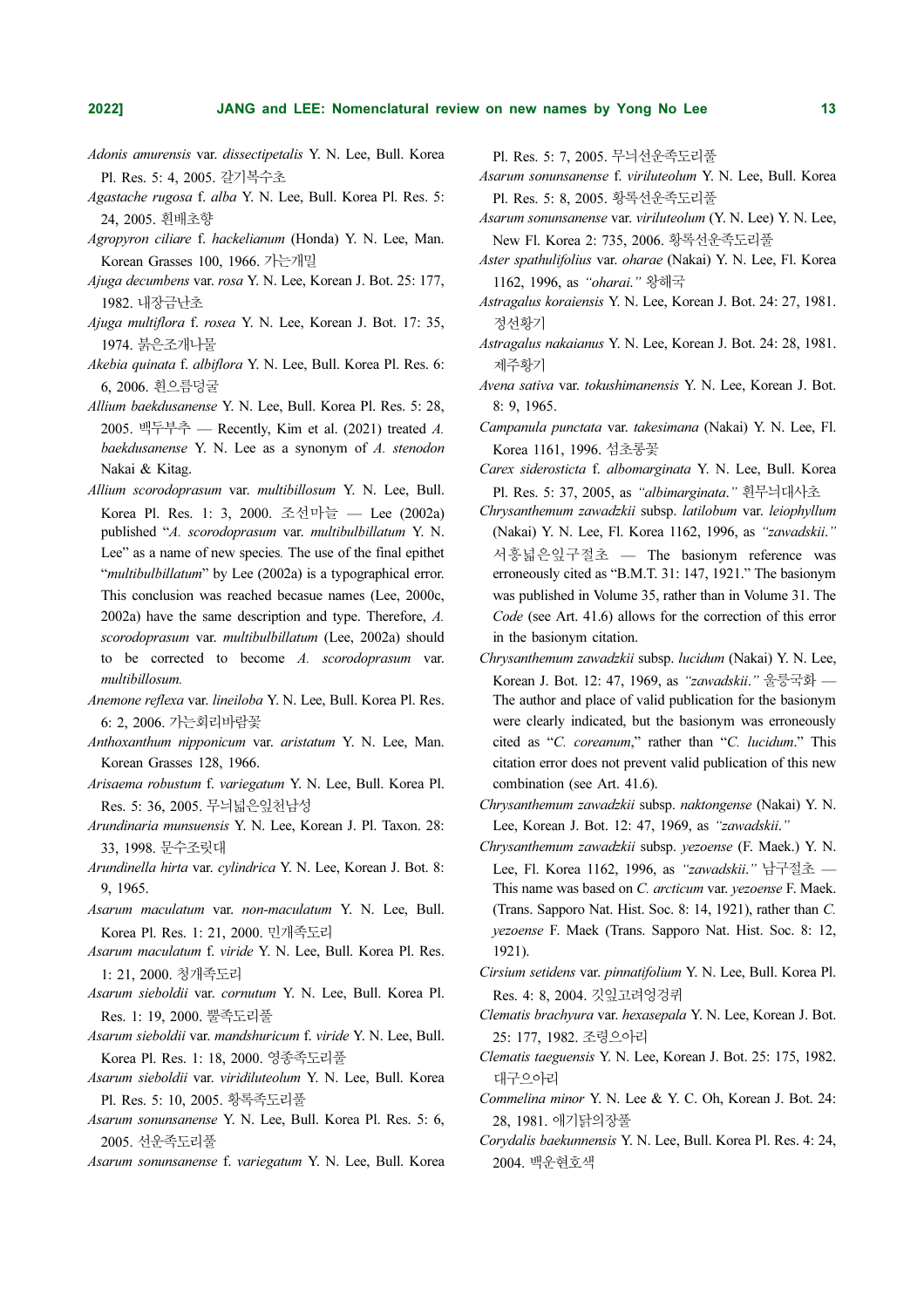- Corydalis fumariifolia f. albiflora Y. N. Lee, Bull. Korea Pl. Res. 4: 26, 2004, as "fumariaefolia." 흰애기현호색
- Corydalis grandicalyx f. purpurascens Y. N. Lee, Bull. Korea Pl. Res. 3: 5, 2003. 자주갈퀴현호색
- Corydalis wandoensis Y. N. Lee, Korean J. Pl. Taxon. 28: 26, 1998. 완도현호색
- Cremastra appendiculata f. albiflora B. Kill & Y. N. Lee, Bull. Korea Pl. Res. 4: 6, 2004. 흰약난초
- Cypripedium agnicapitatum Y. N. Lee, Fl. Korea, ed. 5, 1170, 2002 [15 Sep 2002]. 양머리복주머니란 — Korea National Arboretum (2017, 2020), IPNI (2021), and Tropicos (2021) incorrectly cited the place of valid publication for the name as being "Bull. Korea Pl. Res. 2: 28, 2002 [10 Oct 2002]."
- Cypripedium guttatum f. punicum Y. N. Lee, Bull. Korea Pl. Res. 5: 63, 2005. 분홍털복주머니란
- Cypripedium morinanthum Y. N. Lee, Fl. Korea, ed. 5, 1170, 2002 [15 Sep 2002]. 자주복주머니란 — Korea National Arboretum (2017, 2020), IPNI (2021), and Tropicos (2021) incorrectly cited the place of valid publication for the name as being "Bull. Korea Pl. Res. 2: 31, 2002 [10 Oct 2002]."
- Cypripedium neoparviflorum Y. N. Lee, Fl. Korea, ed. 5, 1171, 2002 [15 Sep 2002]. 미색복주머니란 — Korea National Arboretum (2017, 2020), IPNI (2021), and Tropicos (2021) incorrectly cited the place of valid publication for the name as being "Bull. Korea Pl. Res. 2: 31, 2002 [10 Oct 2002]."
- Cypripedium roseum Y. N. Lee, Bull. Korea Pl. Res. 2: 32, 2002. 장미빛복주머니란
- Cypripedium sinapoides Y. N. Lee, Bull. Korea Pl. Res. 2: 30, 2002. 겨자복주머니란
- Dianthus chinensis var. morii f. albiflora Y. N. Lee, Bull. Korea Pl. Res. 4: 28, 2004. 흰난쟁이패랭이꽃
- Dianthus chinensis var. serpens Y. N. Lee, Bull. Korea Pl. Res. 4: 29, 2004. 누운패랭이꽃
- Disporum ovale var. albiflorum Y. N. Lee & N. S. Lee, Korean J. Pl. Taxon. 9: 79, 1979. 흰금강애기나리
- Disporum ovale var. tamnanum Y. N. Lee & N. S. Lee, Korean J. Pl. Taxon. 14: 168, 1984. 한라애기나리
- Duchesnea indica var. albicarpa Y. N. Lee, Bull. Korea Pl. Res. 4: 21, 2004. 흰뱀딸기
- Elsholtzia hallasanensis Y. N. Lee, Alp. Fl. Korea 328, 2000 [25 Apr 2000]. 한라꽃향유 — Korea National Arboretum (2017, 2020), IPNI (2021), and Tropicos (2021) incorrectly cited the place of valid publication for the name as being "Bull. Korea Pl. Res. 1: 51, 2000 [10 May 2000]."
- Elsholtzia hallasanensis f. albiflora Y. N. Lee, Bull. Korea Pl. Res. 5: 53, 2005. 흰한라꽃향유
- Elsholtzia splendens f. albiflora Y. N. Lee, Korean J. Pl. Taxon. 28: 31, 1998. 흰꽃향유
- Elsholtzia splendens f. roseola Y. N. Lee, Bull. Korea Pl. Res.

1: 50, 2000. 분홍꽃향유

- Elsholtzia springia Y. N. Lee, Bull. Korea Pl. Res. 7: 4, 2007. 봄꽃향유
- Epipactis papillosa var. imkoeensis Y. N. Lee & K. Lee, Fl. Korea, ed. 5, 1171, 2002 [15 Sep 2002]. 임계청닭의난초 — Korea National Arboretum (2017, 2020), IPNI (2021), and Tropicos (2021) incorrectly cited the place of valid publication for the name as being "Bull. Korea Pl. Res. 2: 38, 2002 [10 Oct 2002]."
- Epipogium aphyllum f. albiflorum Y. N. Lee & K. Lee, Bull. Korea Pl. Res. 4: 5, 2004, as "Epipogon aphyllym f. albiflora." 흰호설란
- Eranthis byunsanensis f. disepalis Y. N. Lee, Bull. Korea Pl. Res. 7: 13, 2007. 겹변산바람꽃
- Eranthis pinnatifida f. purpurea Y. N. Lee, Bull. Korea Pl. Res. 4: 18, 2004. 분홍변산바람꽃
- Euonymus sieboldianus f. albicarpus Y. N. Lee, Bull. Korea Pl. Res. 5: 12, 2005, as "E. sieboldiana f. albicarpa." 흰 참빗살나무
- Euphorbia ebracteolata f. magna Y. N. Lee, Korean J. Pl. Taxon. 28: 28, 1998. 설악대극
- Fraxinus rhynchophylla var. densata (Nakai) Y. N. Lee, Fl. Korea 1159, 1996. 광릉물푸레
- Goodyera rosulacea Y. N. Lee, Bull. Korea Pl. Res. 4: 2, 2004. 로젯사철란
- Habenaria chejuensis Y. N. Lee & K. Lee, Korean J. Pl. Taxon. 28: 34, 1998. 제주방울란
- Hemarthria compressa var. japonica (Hack.) Y. N. Lee, Man. Korean Grasses 77, 1966. 쇠치기풀
- Hepatica asiatica var. yuseongii Y. N. Lee, Bull. Korea Pl. Res. 7: 8, 2007. 유성노루귀
- Heteropappus hispidus subsp. arenarius f. albiflorus Y. N. Lee, Bull. Korea Pl. Res. 6: 9, 2006. 흰갯쑥부쟁이 — The taxon name "Heteropappus hispidus f. albiflora" (흰개쑥부 쟁이) was proposed by Lee (Fl. Korea 1162, 1996). However, the designation was not considered to be validly published, because, contrary to 40.1, it was described without it being indicated that it is a type (see "Designations contrary to Art. 40.1").
- Heteropappus hispidus subsp. arenarius f. purpurascens Y. N. Lee, Bull. Korea Pl. Res. 6: 10, 2006. 홍자갯쑥부쟁이
- Hibiscus syriacus var. micranthus Y. N. Lee & K. B. Yim, Korean J. Pl. Taxon. 22: 8, 1992. 애기무궁화
- Hydrangea macrophylla f. fertilis (Nakai) Y. N. Lee, Fl. Korea 1158, 1996. 탐라산수국
- Hylomecon hylomeconoides (Nakai) Y. N. Lee, J. Korean Res. Inst. Better Living 11: 134, 1973. 피나물
- Hylomecon hylomeconoides var. dissectifolia Y. N. Lee, Bull. Korea Pl. Res. 4: 27, 2004, as "dissectifolium." 갈래피나물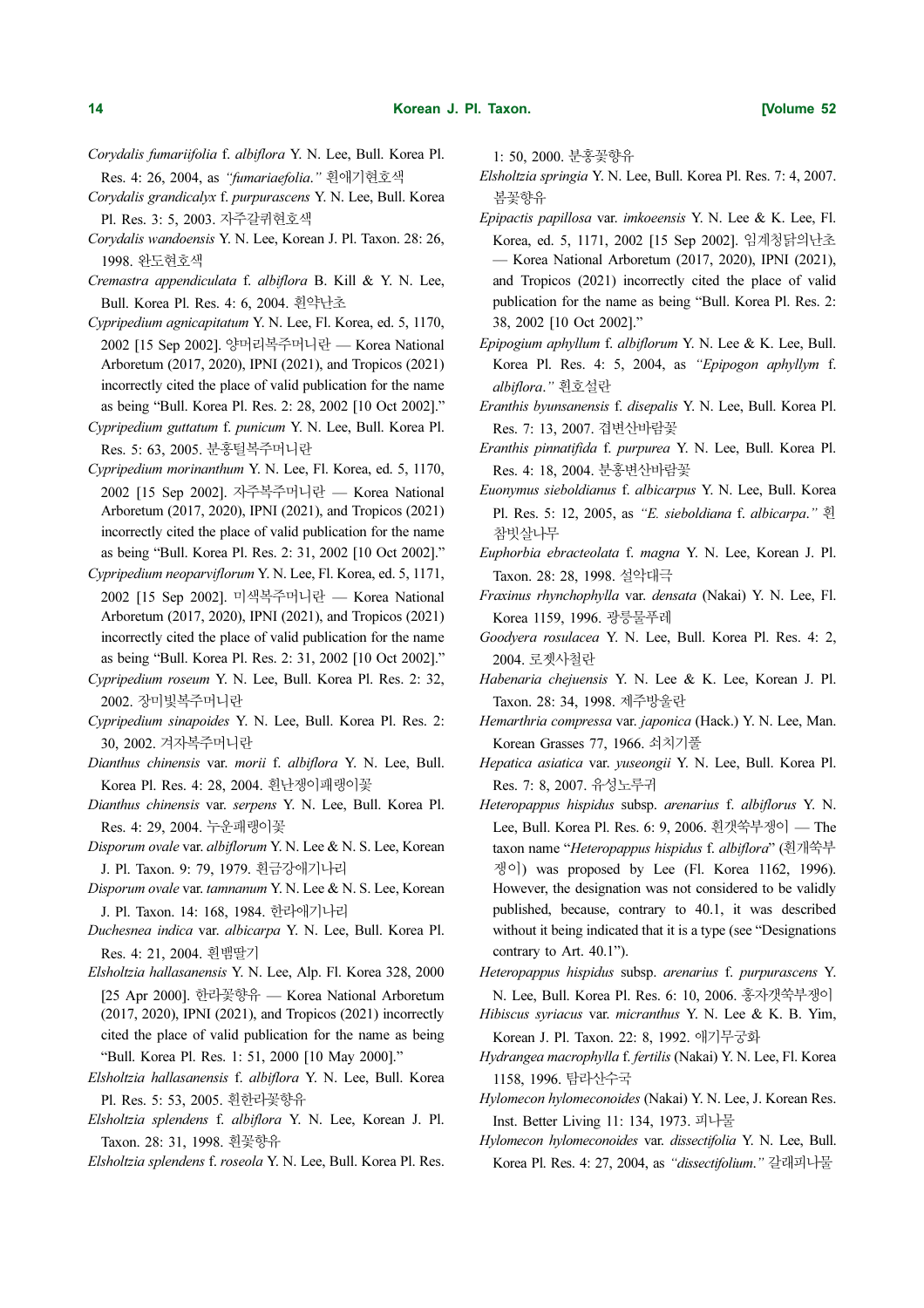- Hylomecon vernalis f. albilutescens Y. N. Lee, Bull. Korea Pl. Res. 3: 6, 2003. 미색노랑매미꽃
- Impatiens kojeensis Y. N. Lee, Korean J. Pl. Taxon. 28: 28, 1998. 거제물봉선
- Iris neoensata Y. N. Lee, Bull. Korea Pl. Res. 5: 30, 2005, as "neo-ensata." 신꽃창포
- Iris neosetosa Y. N. Lee, Alp. Fl. Korea, ed. 2, 477, 2001. 신 부채붓꽃 — As mentioned above, this name did not appear in the first edition of the Alpine Flowers of Korea (Lee, 2000a).
- Iris rossii f. alba Y. N. Lee, Korean J. Bot. 17: 35, 1974. 흰 각씨붓꽃
- Iris rossii f. purpurascens Y. N. Lee, Bull. Korea Pl. Res. 5: 35, 2005. 분홍각시붓꽃
- Iris sanguinea var. coronalis Y. N. Lee, Bull. Korea Pl. Res. 5: 32, 2005. 한국붓꽃
- Iris sanguinea f. sericiflora Y. N. Lee, Bull. Korea Pl. Res. 5: 34, 2005. 비단붓꽃
- Ischaemum anthephoroides f. coreanum (Nakai ex Honda) Y. N. Lee, Man. Korean Grasses 74, 1966.
- Larix sibirica var. hybrida Y. N. Lee, Bull. Korea Pl. Res. 3: 22, 2003. 잡종잎갈나무
- Lilium amabile var. flavum Y. N. Lee, Fl. Korea, ed. 5, 1169, 2002 [15 Sep 2002]. 노랑털중나리 — Korea National Arboretum (2017, 2020), IPNI (2021), and Tropicos (2021) incorrectly cited the place of valid publication for the name as being "Bull. Korea Pl. Res. 2: 9, 2002 [10 Oct 2002]."
- Lilium callosum var. flavum Y. N. Lee, Bull. Korea Pl. Res. 2: 9, 2002 [10 Oct 2002]. 노랑땅나리 — The taxon name "L. callosum var. flavum" was first proposed by Lee (Fl. Korea, ed. 4, 1165, 15 Jan 2002). This was, however, not validly published then, because, contrary to Art. 40.1, there was no indication that it was a type. Lee (Bull. Korea Pl. Res. 2: 9, 10 Oct 2002) later validly published L. callosum var. *flavum* with both a Latin diagnosis and indication of it being a type.
- Lilium tsingtauense f. carneum (Nakai) Y. N. Lee, Fl. Korea 1163, 1996. 지리하늘말나리
- Lycoris sanguinea var. koreana f. albiflora Y. N. Lee, Bull. Korea Pl. Res. 4: 7, 2004. 흰백양꽃
- Lythrum salicaria f. albiflora Y. N. Lee, Bull. Korea Pl. Res. 5: 18, 2005. 흰털부처꽃
- Mazus pumilus f. albiflorus Y. N. Lee, Bull. Korea Pl. Res. 5: 21, 2005. 흰주름잎
- Miscanthus changii Y. N. Lee, J. Jap. Bot. 39: 115, 1964.
- Miscanthus chejuensis Y. N. Lee, Korean J. Bot. 17: 85, 1974. 금억새
- Miscanthus condensatus var. intermedius Y. N. Lee, J. Jap. Bot. 39: 117, 1964.
- Miscanthus condensatus var. miser Y. N. Lee, J. Jap. Bot. 39:

293, 1964.

- Miscanthus condensatus var. boninensis (Nakai ex Honda) Y. N. Lee, J. Jap. Bot. 39: 293, 1964. — The basionym reference was erroneously cited as being in "Tokyo Bot. Mag. 13, 130 (1928)." However, the basionym was published in volume 42 rather than in volume 13.
- Miscanthus condensatus var. purpurascens Y. N. Lee, Bull. Korea Pl. Res. 6: 19, 2006.
- Miscanthus floridulus var. intermedius Y. N. Lee, J. Jap. Bot. 39: 121, 1964.
- Miscanthus floridulus var. malayanus Y. N. Lee, J. Jap. Bot. 39: 120, 1964.
- Miscanthus floridulus var. papillatus Y. N. Lee, J. Jap. Bot. 39: 120, 1964.
- Miscanthus floridulus var. ryukyuensis (Honda) Y. N. Lee, J. Jap. Bot. 39: 291, 1964. — The basionym reference was erroneously cited as being in "Tokyo Bot. Mag. 31: 58–59, 1937." However, the basionym was published in Volume 51 rather than in volume 31.
- Miscanthus floridulus var. taiwanensis Y. N. Lee, J. Jap. Bot. 39: 121, 1964.
- Miscanthus latissimus Y. N. Lee, Bull. Korea Pl. Res. 6: 13, 2006. 장수억새
- Miscanthus nudipes subsp. taylorii (Bor) Y. N. Lee, Korean J. Pl. Taxon. 3: 18, 1971.
- Miscanthus oligostachyus var. intermedius (Honda) Y. N. Lee, J. Jap. Bot. 39: 295, 1964. — The basionym reference was erroneously cited as being in "Bot. Mag. (Tokyo) 27: 296, 1933." However, the basionym was published in volume 47 rather than in volume 27.
- Miscanthus oligostachyus var. shinanoensis Y. N. Lee, J. Jap. Bot. 39: 117, 1964.
- Miscanthus sacchariflorus var. gracilis Y. N. Lee, J. Jap. Bot. 39: 123, 1964.
- Miscanthus sacchariflorus f. purpurascens Y. N. Lee, Korean J. Pl. Taxon. 3: 18, 1971.
- Miscanthus sinensis var. albiflorus Y. N. Lee, Bull. Korea Pl. Res. 2: 23, 10 Oct 2002. 흰억새 — The taxon name "M. sinensis var. albiflorus" was first proposed by Lee (Fl. Korea, ed. 4, 1166, 15 Jan 2002). However, it was not validly published then, because, contrary to Art. 40.1, there was no indication that it was a type. Lee (Bull. Korea Pl. Res. 2: 23, 10 Oct 2002) later validly published M. sinensis var. albiflorus including both a Latin diagnosis and indication that it is a type.
- Miscanthus sinensis var. chejuensis (Y. N. Lee) Y. N. Lee, Fl. Korea 1164, 1996. 금억새
- Miscanthus sinensis var. flavidus (Honda) Y. N. Lee, J. Jap. Bot. 39: 264, 1964.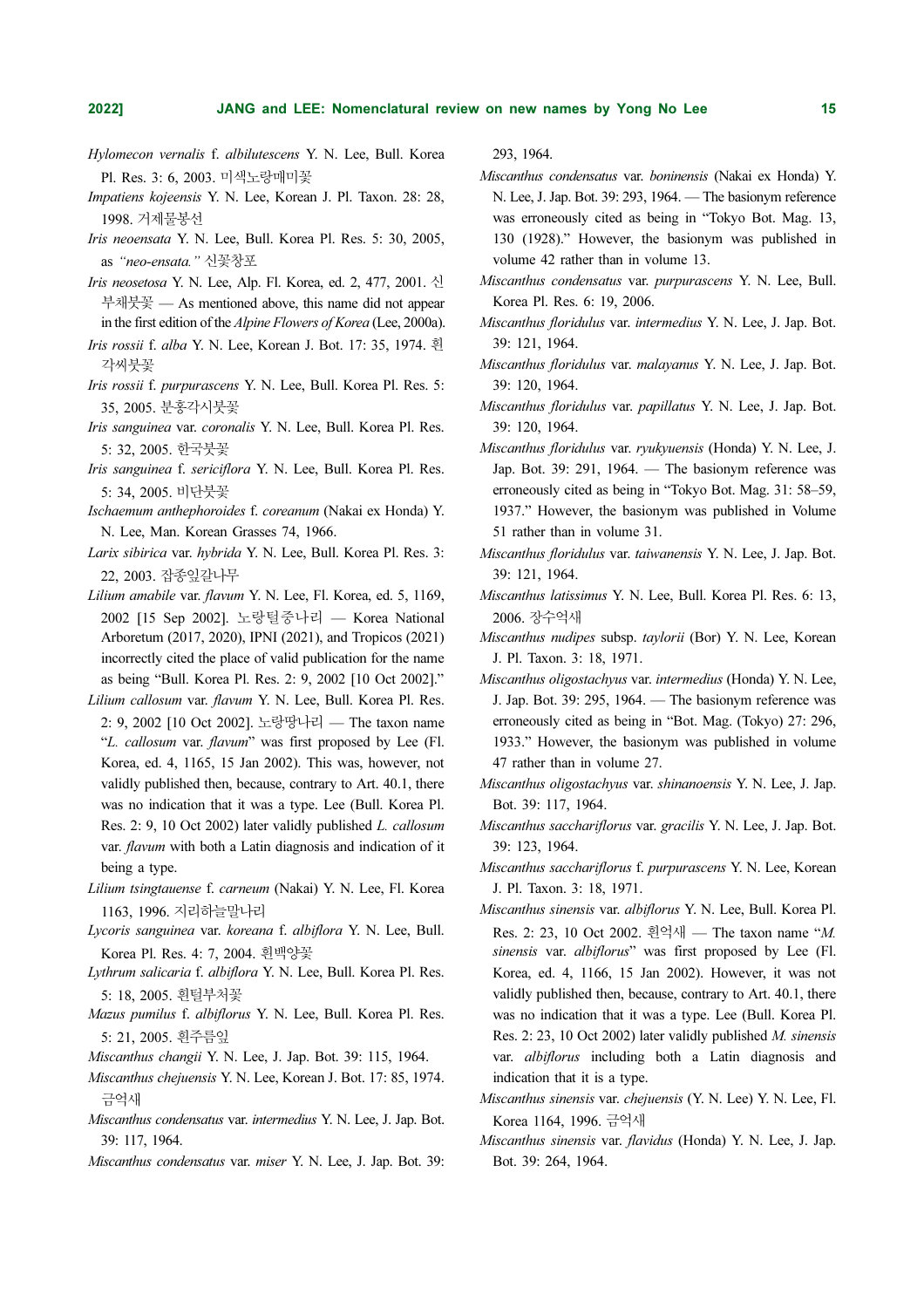- Miscanthus sinensis var. kanehirae (Honda) Y. N. Lee, J. Jap. Bot. 39: 264, 1964. — The basionym reference was erroneously cited as being the "Tokyo Bot. Mag. 12: 132, 1928." However, the basionym was published in volume 42 rather than in volume 12.
- Miscanthus sinensis var. longiaxis Y. N. Lee, J. Jap. Bot. 39: 118, 1964.
- Miscanthus sinensis var. matsudae (Honda) Y. N. Lee, J. Jap. Bot. 39: 263, 1964.
- Miscanthus sinensis var. pycnocephalus (Honda) Y. N. Lee, J. Jap. Bot. 39: 262, 1964. — The basionym reference was erroneously cited as being in "Tokyo Bot. Mag. 13: 131, 1928." The basionym was published in volume 42 rather than in volume 13.
- Miscanthus sinensis var. sunanensis Y. N. Lee, J. Jap. Bot. 39: 119, 1964.
- Miscanthus sinensis var. transmorrisonensis (Hayata) Y. N. Lee, J. Jap. Bot. 39: 264, 1964.
- Miscanthus sinensis var. viridis Y. N. Lee, Bull. Korea Pl. Res. 6: 16, 2006. 연두억새
- Neoscirpus Y. N. Lee & Y. C. Oh, Bull. Korea Pl. Res. 6: 24, 2006.
- Neoscirpus dioicus Y. N. Lee & Y. C. Oh, Bull. Korea Pl. Res. 6: 25, 2006. 동강고랭이 — This name was published with a full and direct reference to Scirpus dioicus Y. N. Lee & Y. C. Oh. However, S. dioicus is illegitimate because it is a later homonym of S. dioecus (Kunth) Boeckeler. Neoscirpus dioicus was therefore validly published as a replacement name (Art. 6.11), with S. dioicus its replaced synomym. The authors of the name N. dioicus should be cited as "Y. N. Lee & Y. C. Oh" rather than "(Y. N. Lee & Y. C. Oh) Y. N. Lee & Y. C. Oh." According to a molecular phylogenetic study, Jung and Choi (2010) suggested N. dioicus into the genus Trichophorum Pers. Son et al. (2019) published  $T$ . polygamum D. C. Son & K. S. Chang (Phytotaxa 418: 115, 2019) as a replacement name for N. dioicus.
- Neottia hypocastanoptica Y. N. Lee, Fl. Korea, ed. 4, 1167, 2002. 한라새둥지란 — "N. hypocastanoptica" was first proposed by Lee et al. (Wild Plants of Jeju Island 610, 2001). This, however, was not considered to be validly published at that time because, contrary to Art. 40.7, the name of the herbarium in which the type was conserved was not specified.
- Oplismenus undulatifolius f. elongatus (Honda) Y. N. Lee, Man. Korean Grasses 30, 1966.
- Oreorchis patens subsp. coreana (Finet) Y. N. Lee, Fl. Korea 1164, 1996. 한라감자난초 — The basionym reference was erroneously cited as being in "Bull. Soc. Bot. France IV

337, 1908." The basionym was published in volume 55 rather than in volume IV.

- Orobanche coerulescens f. alba Y. N. Lee, Bull. Korea Pl. Res. 5: 27, 2005. 흰초종용
- Orostachys chongsunensis Y. N. Lee, Bull. Korea Pl. Res. 1: 36, 2000. 정선바위솔
- Orostachys iwarenge f. magna Y. N. Lee, Bull. Korea Pl. Res. 1: 34, 2000, as "magnus." 울릉연화바위솔 — The gender of the genus Orostachys Fisch. is feminine, despite Lee and Lee (2000) assigning it as being masculine in gender. This is because Orostachys is composed with inclusion of the generic name Stachys L., which is treated as feminine by tradition (see Art. 62 Ex. 1).
- Orostachys latielliptica Y. N. Lee, Bull. Korea Pl. Res. 1: 35, 2000, as "latiellipticus." 포천바위솔
- Orostachys margaritifolia Y. N. Lee, Bull. Korea Pl. Res. 1: 36, 2000, as "margaritifolius." 진주바위솔
- Orostachys ramosa Y. N. Lee, Bull. Korea Pl. Res. 1: 35, 2000, as "ramosus." 가지바위솔
- Paspalum hallasanense Y. N. Lee, Bull. Korea Pl. Res. 7: 10, 2007. 한라참새피
- Pedicularis verticillata var. hallaisanensis (Hurus.) Y. N. Lee, Fl. Korea 1161, 1996. 한라송이풀
- Pennisetum alopecuroides var. albiflorum Y. N. Lee, Fl. Korea, ed. 5, 1169, 15 Sep 2002. 흰수크령 — Korea National Arboretum (2017, 2020) and IPNI (2021) incorrectly cited the place of valid publication for the name as being the "Bull. Korea Pl. Res. 2: 23, 10 Oct 2002."
- Pinus pumila f. auriamentata Y. N. Lee, Bull. Korea Pl. Res. 7: 14, 2007. 황금눈잣나무
- Polypogon fugax f. demissus (Steud.) Y. N. Lee, Man. Korean Grasses 230, 1966.
- Potentilla fragarioides var. major f. bipetala Y. N. Lee, Bull. Korea Pl. Res. 5: 11, 2005. 겹양지꽃 — Lee (2006a) erroneously cited this name as "P. fragarioides f. duplexa Y. N. Lee."
- Prunus linearipetala Y. N. Lee, Korean J. Bot. 25: 176, 1982, as "linearipetalus." 별벗나무
- Pseudolysimachion pusanensis (Y. N. Lee) Y. N. Lee, Bull. Korea Pl. Res. 5: 55, 2005. 부산꼬리풀
- Pulsatilla cernua var. koreana (Y. Yabe ex Nakai) Y. N. Lee, J. Korean Cult. Res. Inst. 10: 381, 1967. — Lee (1967b) did not cite the basionym, but instead cited the "Cited Bibliography" section (p. 382) of the article. A full and direct reference is given to the basionym author Nakai's publication as "Nakai T. (1909): Fl. Kor. 1: 19". Therefore, this was indicated as being basionym. These pre-2007 new combinations, which lack basionym citations, but have a precise bibliography of the basionyms, Art. 41 Ex. 13, and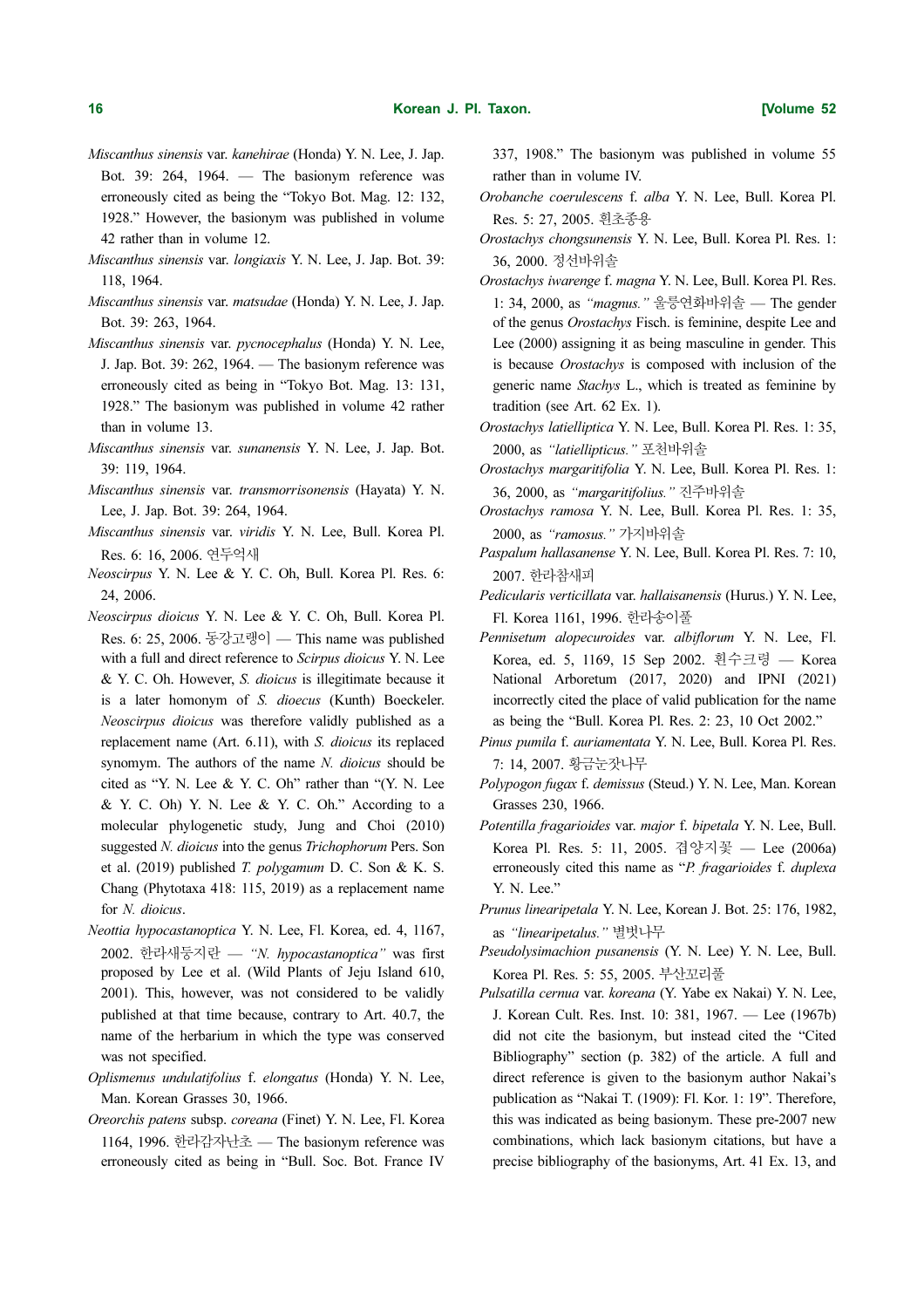the new combination P. cernua var. koreana have been validly published (IPNI, 2021). Pulsatilla cernua var. koreana (Y. Yabe ex Nakai) U. C. La (R. J. Im et al., Fl. Coreana 2: 212, 1996) was a later isonym.

- Pulsatilla tongkangensis Y. N. Lee & T. C. Lee, Alp. Fl. Korea 90, 25 Apr 2000. 동강할미꽃 — As previously mentioned, this name was validly published in the first edition of the Alpine Flowers of Korea (Lee, 2000a). Lee (2000b), Kim (2004, 2017), Korea National Arboretum (2017, 2020), Park et al. (2018), National Institute of Biological Resources (2019), and IPNI (2021) incorrectly cited the place of valid publication for the name as being the "Bull. Korea Pl. Res. 1: 11, 10 May 2000."
- Pulsatilla tongkangensis f. alba Y. N. Lee, Bull. Korea Pl. Res. 5: 2, 2005. 흰동강할미꽃
- Pulsatilla tongkangensis f. disepala Y. N. Lee, Bull. Korea Pl. Res. 6: 3, 2006. 겹동강할미꽃
- Pulsatilla tongkangensis f. longisepala Y. N. Lee, Bull. Korea Pl. Res. 5: 42, 2005. 긴동강할미꽃
- Pulsatilla tongkangensis f. rosa Y. N. Lee, Bull. Korea Pl. Res. 5: 2, 2005. 분홍동강할미꽃
- Pyrus ussuriensis var. vilis (Nakai) Y. N. Lee, Fl. Korea 1158, 1996, as "viris." 합실리
- Rabdosia umbrosa var. chiisanensis (Nakai) Y. N. Lee, Fl. Korea 1160, 1996. 둥근오리방풀 — The basionym reference was erroneously cited as being "B.M.T. 48: 786, 1934." The basionym was published on page 788 rather than page 786.
- Ranunculus franchetii var. hallasanensis Y. N. Lee, Bull. Korea Pl. Res. 7: 2, 2007. 한라왜미나리아재비
- Ranunculus quelpaertensis var. albiflorus Y. N. Lee, Korean J. Bot. 25: 177, 1982. 흰왜젓가락나물
- Sasa chiisanensis (Nakai) Y. N. Lee, Fl. Korea 1164, 1996. 갓대 — "Sasa chiisanensis" first appears in Lee (Illustrated Encyclopedia of Fauna and Flora 18: 141, 1976) as a new combination, but it was published without the place of valid publication of the basionym.
- Saussurea tomentosa f. albiflora Y. N. Lee, Bull. Korea Pl. Res. 4: 9, 2004. 흰두메분취
- Scilla scilloides f. albida Y. N. Lee, Korean J. Bot. 17: 85, 1974. 흰무릇 — Lee (2005, 2007, 2010) erroneously cited this name as being "S. scilloides f. albiflora Y. N. Lee." Scilla scilloides f. albiflora (Satake) Satake & Okuyama has been validly published by Okuyama (J. Jap. Bot. 30: 42, 1955).
- Scopolia kwangdokensis Y. N. Lee, Bull. Korea Pl. Res. 5: 22, 2005. 광덕미치광이풀
- Scopolia lutescens Y. N. Lee, Korean J. Pl. Taxon. 23: 264, 1993. 노랑미치광이풀
- Scopolia neoparviflora Y. N. Lee, Bull. Korea Pl. Res. 7: 6, 2007. 새미치광이풀
- Scopolia parviflora var. grandiflora Y. N. Lee, Bull. Korea Pl. Res. 6: 7, 2006. 왕방울미치광이풀
- Sedum latiovalifolium Y. N. Lee, Korean J. Pl. Taxon. 22: 8, 1992. 태백기린초
- Setaria viridis var. angustifolia Y. N. Lee, J. Jap. Bot. 40: 370, 1965.
- Smilacina japonica var. lutecarpa Y. N. Lee, Korean J. Pl. Taxon. 23: 264, 1993, as "lute-carpa." 황금지장보살
- Strobilanthes oligantha f. alba Y. N. Lee, Bull. Korea Pl. Res. 4: 15, 2004. 흰방울꽃
- Swertia wilfordii f. albiflora Y. N. Lee, Bull. Korea Pl. Res. 5: 20, 2005. 흰큰잎쓴풀
- Veronica pusanensis Y. N. Lee, Bull. Korea Pl. Res. 4: 16, 2004. 부산꼬리풀
- Viola albida var. rugata Y. N. Lee, Bull. Korea Pl. Res. 5: 16, 2005. 오골제비꽃
- Viola albida f. viridis Y. N. Lee, Bull. Korea Pl. Res. 6: 4, 2006. 초록태백제비꽃
- Viola chejuensis Y. N. Lee & Y. C. Oh, Bull. Korea Pl. Res. 5: 13, 2005. 제주제비꽃
- Viola dissecta var. chaerophylloides f. viridis Y. N. Lee, Bull. Korea Pl. Res. 6: 5, 2006. 녹색남산제비꽃
- Viola palatina Y. N. Lee, Bull. Korea Pl. Res. 5: 15, 2005. 창덕제비꽃
- Viola wansanensis Y. N. Lee, Bull. Korea Pl. Res. 4: 19, 2004. 완산제비꽃
- Viola woosanensis Y. N. Lee & J. Kim, Korean J. Pl. Taxon. 28: 30, 1998. 우산제비꽃
- Wasabia japonica var. koreana (Nakai) Y. N. Lee, Fl. Korea 1158, 1996. 고추냉이

# Names that further studies are needed

The following six designations or names were proposed as new names by Dr. Yong No Lee, but decisions regarding their nomenclatural status have been put on hold, because the related references could not be found or investigation of the types were required.

# 1. Names requiring examination of their references

Asarum intermedium Y. N. Lee, Bull. Korea Pl. Res. 5: 5, 2005. 잡선운족도리풀 — This name was validly published. However, A. intermedium (C. A. Mey. ex Domin) Grossh. (Flora Kavkaza 2: 36, 1930) has been published. The decision of whether this name published by Lee (2005) is a later homonym has been deferred, because the protologue of Grossheim could not be examined.

Larix sibirica var. viridis Y. N. Lee, Bull. Korea Pl. Res. 3: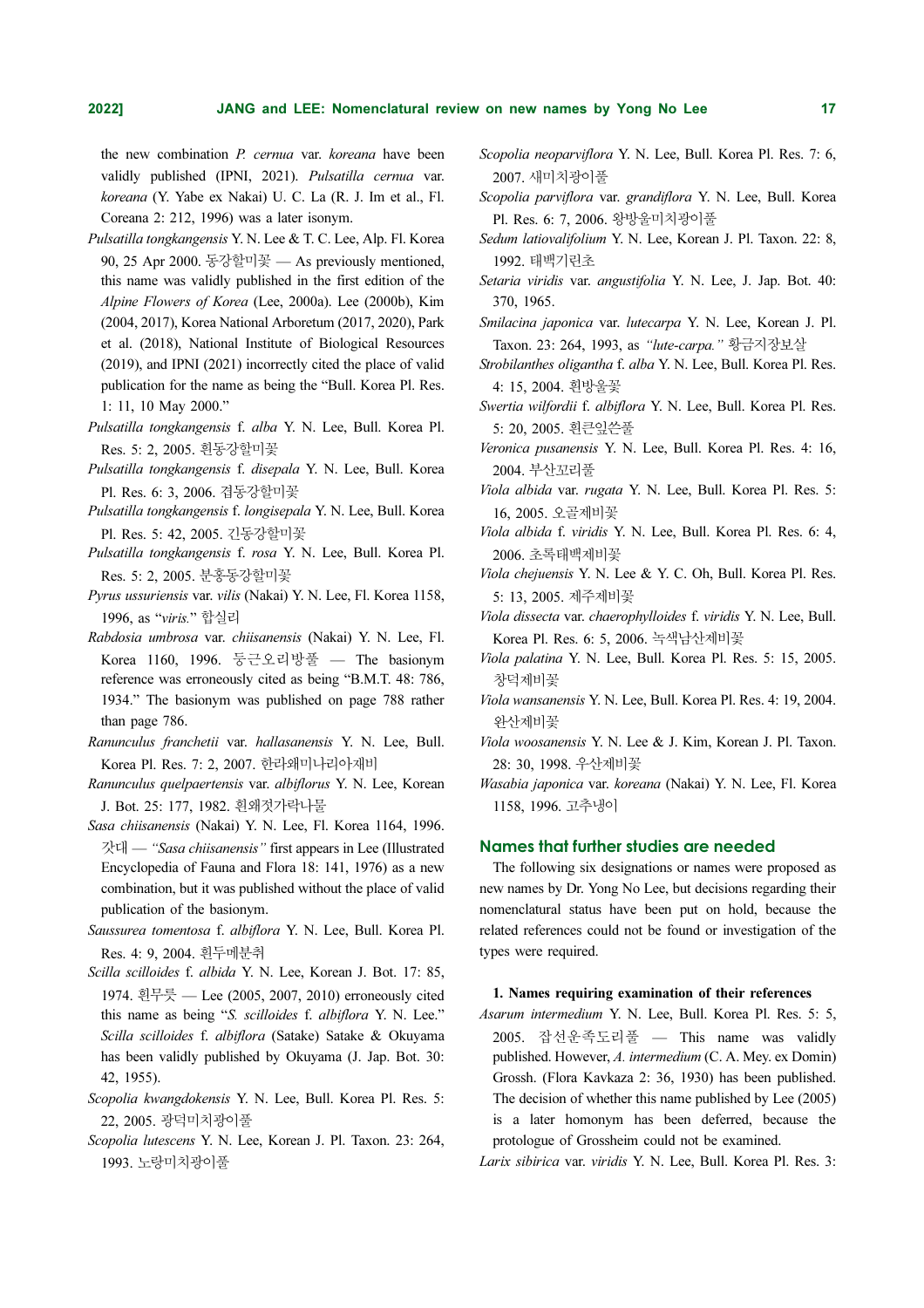20, 2003. 청시베리아잎갈나무 — This name was validly published. However, it is likey to be a later homonym of L. sibirica var. viridis R. E. Schroed. (Ukaz. Rast. Dendrol. Sada Moskovsk. Sel'skokhoz. Inst. 14, 1899). This could not be confirmed without checking the protologue by Schroeder.

- Taxus cuspidata var. caespitosa (Nakai) Y. N. Lee, Fl. Korea 1156, 1996.  $\pm \mp \mp$  — This name is thought to be a later homonym of T. cuspidata var. caespitosa (Nakai) O. L. Wang (Clavis Pl. Chinae Bor.-Or., ed. 2, 73, 1995). However, this could not be confirmed without examining the protologue by Wang.
- Vitex rotundifolia f. albiflora Y. N. Lee, Bull. Korea Pl. Res. 5: 26, 2005. 흰순비기나무 — This name was validly published. However, it seems that it is a later homonym of V. rotundifolia f. albiflora S. S. Ying (Coloured Illustr. Pl. Taiwan 1: 504, 1987). This could not be confirmed without checking the protologue by Wang.

# 2. Names that require the type to be examined

- "Iris odaesanensis" (Lee, Korean J. Bot. 17: 33, 1974) 노랑 무늬붓꽃 — In this review, determination of the nomenclatural status of I. odaesanensis Y. N. Lee was deferred. It was proposed as a name for a new species by Lee (1974) and treated as being the correct name in several taxonomic literature (Sim, 2000, 2018; Yutang et al., 2000; Park et al., 2002; Sim and Kim, 2002; Sim et al., 2002; Kim, 2004, 2017; Lee and Park, 2013; Korea National Arboretum, 2017, 2020; National Institute of Biological Resources, 2019). The protologue of I. odaesanensis cited collector's names ("Lee, Yong No, Yong Cha Oh & G.B. Snyder"), a collection date ("May-7, 1973"), and a locality ("Hab.: Korea, Mt. Odaesan and Hyongkori west side of Daekwanryon Pass"). However, it is unclear whether I. odaesanensis was described from one gathering ("Mt. Odaesan and Hyongkori west side of Daekwanryon Pass") or two different gatherings ("Mt. Odaesan" and "Hyongkori west side of Daekwanryon Pass"). If it was the former and only one gathering took place, it was validly published. If more than one gathering occurred, then it was not validly published. It is necessary to examine the type specimen for the nomenclatural status of I. odaesanensis to be determined.
- "Miscanthus sinensis var. keumunensis" (Lee, J. Jap. Bot. 39: 119, 1964) — This name was published with the type information "Hab. Tongdo, Keumundo, Korea, leg. No. 10754, 10756, 1028." This type information has multiple collection numbers recorded. However, this does not mean that type specimens from different gathering have been

designated as type (see Art. 8 Note 1). It is necessary to examine the type specimen to determine the nomenclatural status of M. sinensis var. keumunensis.

ORCID: Hyun-Do JANG https://orcid.org/0000-0001-7556- 3682; Sang-Jun LEE https://orcid.org/0000-0002-1129-8290

# ACKNOWLEDGMENTS

We are grateful to Dr. Kanchi N. Gandhi (GH) for nomenclatural advice. This work was supported by a grant from the National Institute of Biological Resources (NIBR) and, funded by the Ministry of Environment (MOE) of the Republic of Korea (NIBR202107101).

# CONFLICTS OF INTEREST

The authors declare that there are no conflicts of interest.

# LITERATURE CITED

- Chang, C.-S. and H. Kim. 2002. Overlooked and invalidly published names of Korean woody plants. Korean Journal of Plant Taxonomy 32: 363–371. (in Korean)
- Hatusima, S. 1934. Preliminary report on the flowering plants and ferns collected in the Nansen experimental forest of Kyushu Imperial University. Bulletin of the Kyushu Imperial University Forests 5: 1–280. (in Japanese)
- IPNI. 2021. International Plant Names Index. The Royal Botanic Gardens, Kew, Harvard University Herbaria & Libraries and Australian National Botanic Gardens. Retrieved Jun. 30, 2021, available from http://www.ipni.org.
- Jang, H. D., G. H. Nam, H. K. Oh and H. Leem. 2021. Typification of the names Asarum chungbuensis and A. maculatum (Aristolochiaceae). Phytotaxa 508: 295–299.
- Jung, J. and H.-K. Choi. 2010. Systematic rearrangement of Korean Scirpus L. s.l. (Cyperaceae) as inferred from nuclear ITS and chloroplast rbcL sequences. Journal of Plant Biology 53: 222–232.
- Kim, H., H. S. Lee, S. Park and C.-S. Chang. 2005. Invalid names published by T. B. Lee. Korean Journal of Plant Taxonomy 35: 211–226. (in Korean)
- Kim, M. 2004. Korean Endemic Plants. Solkwahak, Seoul, 408 pp. (in Korean)
- Kim, M. 2017. Korean Endemic Plants. Haejin Media Co., Ltd., Seoul, 654 pp. (in Korean)
- Kim, Y. M., J. Lee and H. J. Choi. 2021. Allium stenodon  $(= A.$ baekdusanense), a neglected member among the Korean flora. Korean Journal of Plant Taxonomy 51: 141–146.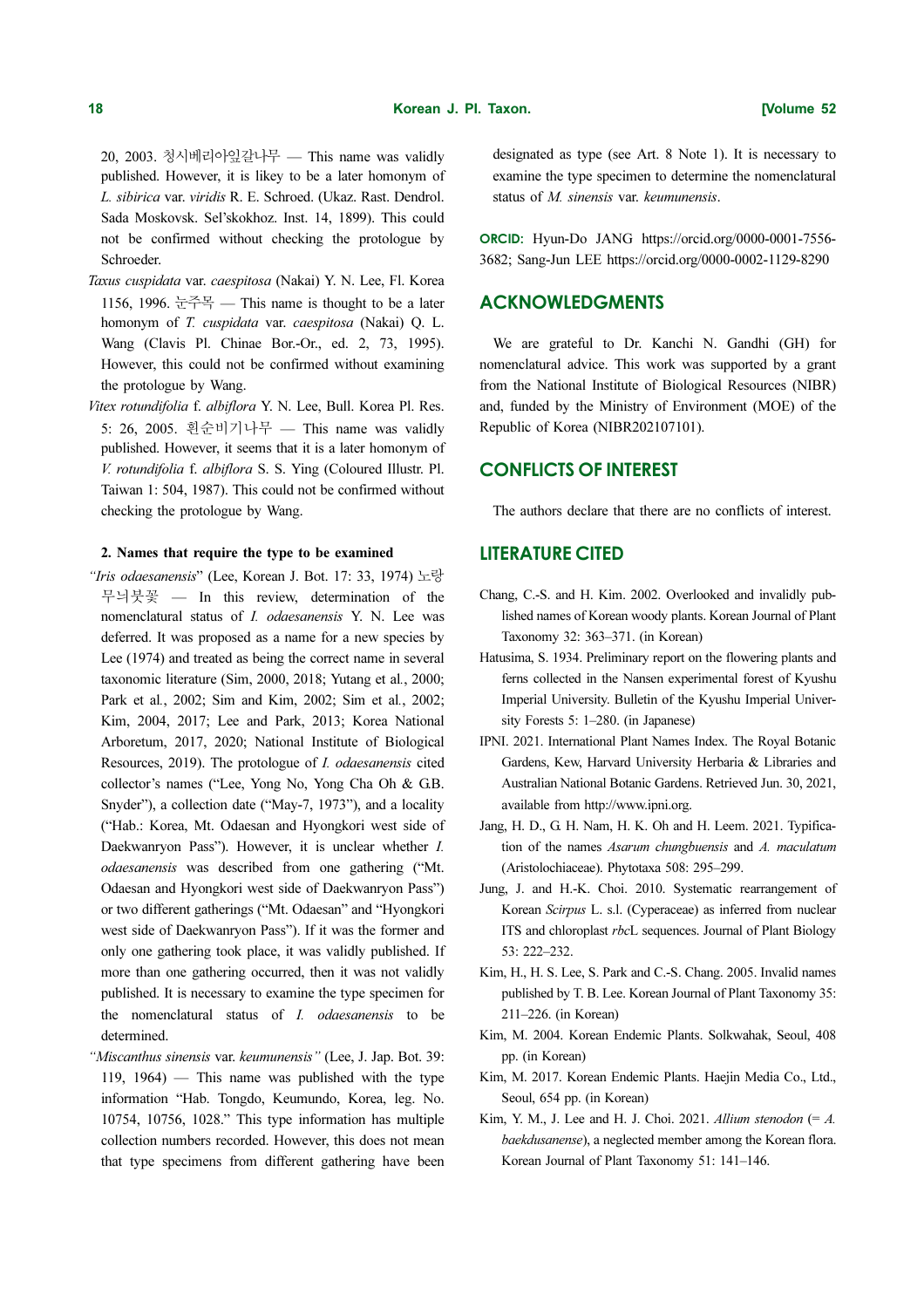- Korea National Arboretum. 2017. Checklist of Vascular Plants in Korea. Korea National Arboretum, Pocheon, 1000 pp.
- Korea National Arboretum. 2020. Checklist of Vascular Plants in Korea (Native Plants) Korea National Arboretum, Pocheon, 1006 pp.
- Lee, C. S., N. S. Lee and S. H. Yeau. 2006. Molecular phylogenetic study of Anemone pendulisepala (Ranunculaceae). Korean Journal of Plant Taxonomy 36: 263–277. (in Korean)
- Lee, C. S., S. H. Yeau and N. S. Lee. 2012. Taxonomic status and genetic variation of Korean endemic plants, Eranthis byunsanensis and Eranthis pungdoensis (Ranunculaceae) based on nrDNA ITS and cpDNA sequences. Journal of Plant Biology 55: 165–177.
- Lee, H. and S. Park. 2013. A phylogenetic study of Korean Iris L. based on plastid DNA (psbA-trnH, trnL-F) sequences. Korean Journal of Plant Taxonomy 43: 227–235. (in Korean)
- Lee, Y. N. 1967a. Taxonomic studies on the Fagus multinervis, Fagus japonicus and Fagus crenata. Journal of Korean Culture Research Institute 10: 373–378.
- Lee, Y. N. 1967b. A comparative study on the Korean and Manchurian Pulsatilla. The Journal of Korean Cultural Research Institute 10: 379–382.
- Lee, Y. N. 1974. New taxa on Korean Flora (1). Korean Journal of Botany 17: 33–35.
- Lee, Y. N. 1996. New plant names on Korea. In Flora of Korea. Lee, Y. N. (ed.), Kyo-Hak Publishing Co., Ltd., Seoul. Pp. 1156–1164.
- Lee, Y. N. 2000a. Alpine Flowers of Korea. Kyo-Hak Publishing Co., Ltd., Seoul, 557 pp. (in Korean)
- Lee, Y. N. 2000b. Pulsatilla in Korea. Bulletin of Korea Plant Research 1: 9–15. (in Korean)
- Lee, Y. N. 2000c. What is Korean garlic?. Bulletin of Korea Plant Research 1: 2–8. (in Korean)
- Lee, Y. N. 2001. Alpine Flowers of Korea. 2nd ed. Kyo-Hak Publishing Co., Ltd., Seoul, 557 pp. (in Korean)
- Lee, Y. N. 2002a. Flora of Korea. 4th ed. Kyo-Hak Publishing Co., Ltd., Seoul, 1265 pp. (in Korean)
- Lee, Y. N. 2002b. Flora of Korea. 5th ed. Kyo-Hak Publishing Co., Ltd., Seoul, 1269 pp. (in Korean)
- Lee, Y. N. 2002c. Genus Iris in Korea. Bulletin of Korea Plant Research 2: 10–22. (in Korean)
- Lee, Y. N. 2003. A new taxon of Ranunculaceae. Bulletin of Korea Plant Research 3: 2–4. (in Korean)
- Lee, Y. N. 2004. Flora of Korea. 6th ed. Kyo-Hak Publishing Co., Ltd., Seoul, 1269 pp. (in Korean)
- Lee, Y. N. 2005. Appendix New plant names on Flora of Korea (revised new edition). Bulletin of Korea Plant Research 5: 40–64.
- Lee, Y. N. 2006a. New Flora of Korea. Kyo-Hak Publishing Co., Ltd., Seoul, Vol. 1. 975 pp, Vol. 2. 885 pp. (in Korean)
- Lee, Y. N. 2006b. New plant names on flora of Korea. In New Flora of Korea. Vol. 2. Lee, Y. N. (ed.), Kyo-Hak Publishing Co., Ltd., Seoul. Pp. 732–750. (in Korean)
- Lee, Y. N. 2007. New Flora of Korea. 2nd ed. Kyo-Hak Publishing Co., Ltd., Seoul, Vol. 1. 975 pp, Vol. 2. 885 pp. (in Korean)
- Lee, Y. N. 2010. New Flora of Korea. 3rd ed. Kyo-Hak Publishing Co., Ltd., Seoul, Vol. 1. 975 pp, Vol. 2. 885 pp. (in Korean)
- Lee, Y. N. and S. U. Chu. 1956. Illustrated Flora of Korea. Daedongdang, Seoul, (7)+400+43 pp. (in Korean)
- Lee Y. N. and K. A. Lee. 2000. Orostachys in Korea. Bulletin of Korea Plant Research 1: 31–47. (in Korean)
- National Institute of Biological Resources. 2019. National Species List of Korea. I. Plants, Fungi, Algae, Prokaryotes. Designzip, Seoul, 797 pp.
- Nicolson, D. H. 1991. A history of botanical nomenclature. Annals of Missouri Botanical Garden 78: 33–56.
- Oh, Y. C. 2000. Korean Cyperaceae. Sungshin Women's University Press, Seoul, 244 pp. (in Korean)
- Paik, W. K. 1994. Substance of the Korean endemic plants and investigation of their distribution. Bulletin of the Korean Association for Conservation of Nature 13: 5–84. (in Korean)
- Park, C.-W., S.-H. Yeau, C.-S. Chang, H.-W. Lee, B.-Y. Sun and H. Kim. 2018. Ranunculaceae. In The Genera of Vascular Plants of Korea. Flora of Korea Editorial Committee (ed.), Hongrung Publishing Co., Seoul. Pp. 219–272. (in Korean)
- Park, S.-J., J.-K. Sim and H.-D. Park. 2002. A molecular systematic study of Korean Iris (Iridaceae) based on RAPD analysis. Korean Journal of Plant Taxonomy 32: 383–396. (in Korean)
- Rijckevorsel, P. 2014. Overview of editions of the Code. International Association for Plant Taxonomy. Retrieved Jun. 9, 2021, available from http://www.iapt-taxon.org/historic.
- Sim, J. K. 2000. Taxonomy of Iridaceae in Korea. In Monographs of Korean Vascular Plants. Sim, J. K., S. C. Ko, B. U. Oh, W. B. Lee, G. Y. Chung, C. Y. Yoon, J.-H. Kim, C. G. Jang and S. J. Park (eds.), Academy Publishing Co., Seoul. Pp. 373–439. (in Korean)
- Sim, J. K. 2018. Iridaceae. In The Genera of Vascular Plants of Korea. Flora of Korea Editorial Committee (ed.), Hongrung Publishing Co., Seoul. Pp. 1764–1771.
- Sim, J. K. and J.-H. Kim. 2002. A systematic study of the genus Iris series Chinensis Lawrence (Iridaceae) based on RAPD analysis. Korean Journal of Plant Taxonomy 32: 95–108. (in Korean)
- Sim, J.-K., H.-D. Park and S.-J. Park. 2002. Phylogenetic study of Korean *Iris* (Iridaceae) based on nrDNA ITS sequences. Korean Journal of Plant Taxonomy 32: 33–53. (in Korean)
- Son, D. C., D.-H. Lee and K. S. Chang. 2017. Validation of the name Anemone pendulisepala (Ranunculaceae). Phytotaxa 311: 200.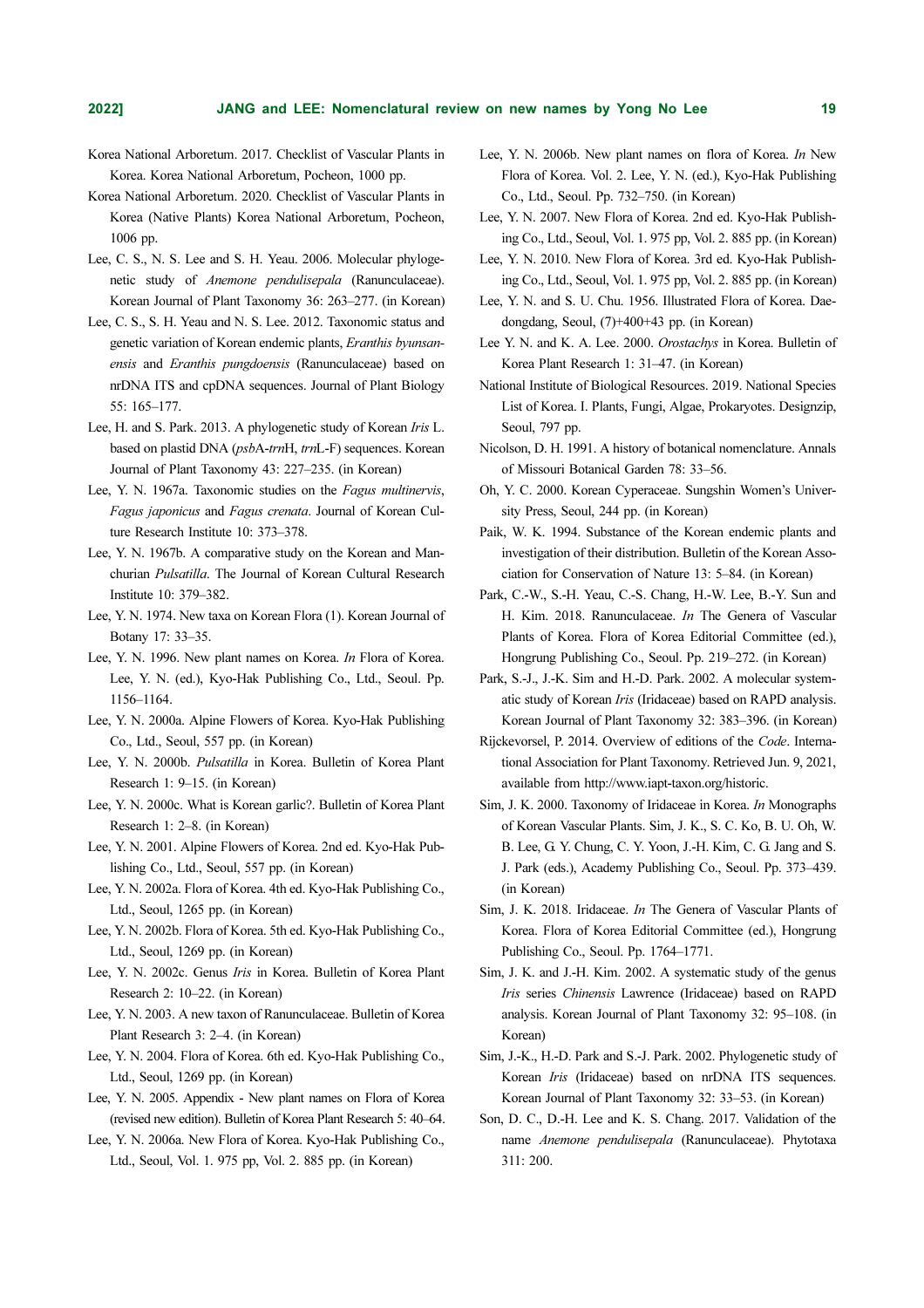- Son, D. C., N. Y. Kim and K. S. Chang. 2019. Trichophorum polygamum, a replacement name for Korean Scirpus dioicus (Cyperaceae). Phytotaxa 418: 115–116.
- Tropicos. 2021. Tropicos® connecting the world to botanical data since 1981. Missouri Botanical Garden. Retrieved Jun. 15, 2021, available from http://www.tropicos.org.
- Turland, N. J. 2019. The Code Decoded: A User's Guide to the International Code of Nomenclature for algae, Fungi, and Plants. 2nd ed. Pensoft Publishers, Sofia, 196 pp.
- Turland, N. J., J. H. Wiersma, F. R. Barrie, W. Greuter, D. L. Hawksworth, P. S. Herendeen, S. Knapp, W.-H. Kusber, D.-Z.

Li, K. Marhold, T. W. May, J. McNeill, A. M. Monro, J. Prado, M. J. Price and G. F. Smith. 2018. International Code of Nomenclature for Algae, Fungi, and Plants (Shenzhen Code) Adopted by the Nineteenth International Botanical Congress Shenzhen, China, July 2017. Regnum Vegetabile 159. Koeltz Botanical Books, Oberreifenberg, 254 pp.

Yutang, Z., H. J. Noltie and B. Mathew. 2000. Iridaceae. In Flora of China. Vol. 24 (Flagellariaceae through Marantaceae). Wu, Z. Y. and P. H. Raven (eds.), Science Press, Beijing and Missouri Botanical Garden Press, St. Louis, MO. pp. 297–313.

Appendix 1. List of books and papers by Y. N. Lee examined in this review (listed in chronological order)

#### Books

- Lee, Y. N. 1966. Manual of the Korean Grasses. Ewha Womans University Press, Seoul, 300 pp.
- Lee, Y. N. 1976. Illustrated Encyclopedia of Fauna and Flora. Vol. 18. Flowering Plants. Ministry of Education, Seoul, 893 pp.
- Lee, Y. N. 1991. Flowering Plants on Baectu-Mountain. Hangilsa, Seoul. 317 pp.
- Lee, Y. N. 1996. Flora of Korea. Kyo-Hak Publishing Co., Ltd., Seoul, 1247 pp.
- Lee, Y. N. 1997. Flora of Korea. 2nd ed. Kyo-Hak Publishing Co., Ltd., Seoul, 1269 pp.
- Lee, Y. N. 1998. Flora of Korea. 3rd ed. Kyo-Hak Publishing Co., Ltd., Seoul, 1246 pp.
- Lee, Y. N. 2000. Alpine Flowers of Korea. Kyo-Hak Publishing Co., Ltd., Seoul. 557 pp.
- Lee, Y. N. 2001. Alpine Flowers of Korea. 2nd ed. Kyo-Hak Publishing Co., Ltd, Seoul, 557 pp.
- Lee, Y. N., K. S. Lee and Y. M. Sin. 2001. Wild Plants of Jeju Island. Yeomiji Botanical Garden, Jeju. 669 pp.
- Lee, Y. N. 2002. Flora of Korea. 4th ed. Kyo-Hak Publishing Co., Ltd., Seoul, 1265 pp.
- Lee, Y. N. 2002. Flora of Korea. 5th ed. Kyo-Hak Publishing Co., Ltd., Seoul, 1269 pp.
- Lee, Y. N. 2004. Flora of Korea. 6th ed. Kyo-Hak Publishing Co., Ltd., Seoul, 1269 pp.
- Lee, Y. N. 2006. New Flora of Korea. Kyo-Hak Publishing Co., Ltd., Seoul, Vol. 1 . 975 pp, Vol. 2. 885 pp.
- Lee, Y. N. 2007. New Flora of Korea. 2nd ed. Kyo-Hak Publishing Co., Ltd., Seoul, Vol. 1. 975 pp, Vol. 2. 885 pp.
- Lee, Y. N. 2010. New Flora of Korea. 3rd ed. Kyo-Hak Publishing Co., Ltd., Seoul, Vol. 1. 975 pp, Vol. 2. 885 pp.

# Papers in the journals other than the Bulletin of Korea Plant Research

Lee, Y. N. 1957. On new variety of Orchidaceae. Korean Journal of Botany 2: 48.

Lee, Y. N. and J. A. Do. 1959. Comparative study of Astragalus membranaceus Bunge and Astragalus hallasanensis Yong-No Lee. The Journal of Korean Cultural Research Institute 1: 359–366.

- Lee, Y. N. 1964. Taxonomic studies on the genus *Miscanthus* (1). New species and varieties. Journal of Japanese Botany 39: 115–123.
- Lee, Y. N. 1964. Taxonomic studies on the genus *Miscanthus* (4). Relationships among the section, subsection and species. Part 2 Enumeration of species and varieties. Journal of Japanese Botany 39: 257–265.
- Lee, Y. N. 1964. Taxonomic studies on the genus *Miscanthus* (5). Relationships among the section, subsection and species. Part 3 Enumeration of species and varieties. Journal of Japanese Botany 39: 289–298.
- Lee, Y. N. 1965. Two new varieties of Gramineae from Japan. Korean Journal of Botany 8: 33–35.
- Lee, Y. N. 1965. A new variety of Setaria viridis. Journal of Japanese Botany 40: 370–371.
- Lee, Y. N. 1967. A comparative study on the Korean and Manchurian Pulsatilla. The Journal of Korean Cultural Research Institute 10: 379–382.
- Lee, Y. N. 1969. A cytotaxonomic study on *Chrysanthemum zawadskii* complex in Korea. (2) Polyploidy. Korean Journal of Botany 12: 35–48.
- Lee, Y. N. 1971. Notes on type specimens of Miscanthus in Kew Herbarium. Korean Journal of Plant Taxonomy 3: 17–18.
- Lee, Y. N. 1973. Taxonomic study on genus Hylomecon. Journal of Korean Research Institute for Better Living 11: 127–136.
- Lee, Y. N. 1974. New taxa on Korean Flora (1). Korean Journal of Botany 17: 33–35.
- Lee, Y. N. 1974. New taxa on Korean Flora (2). Korean Journal of Botany 17: 84–86.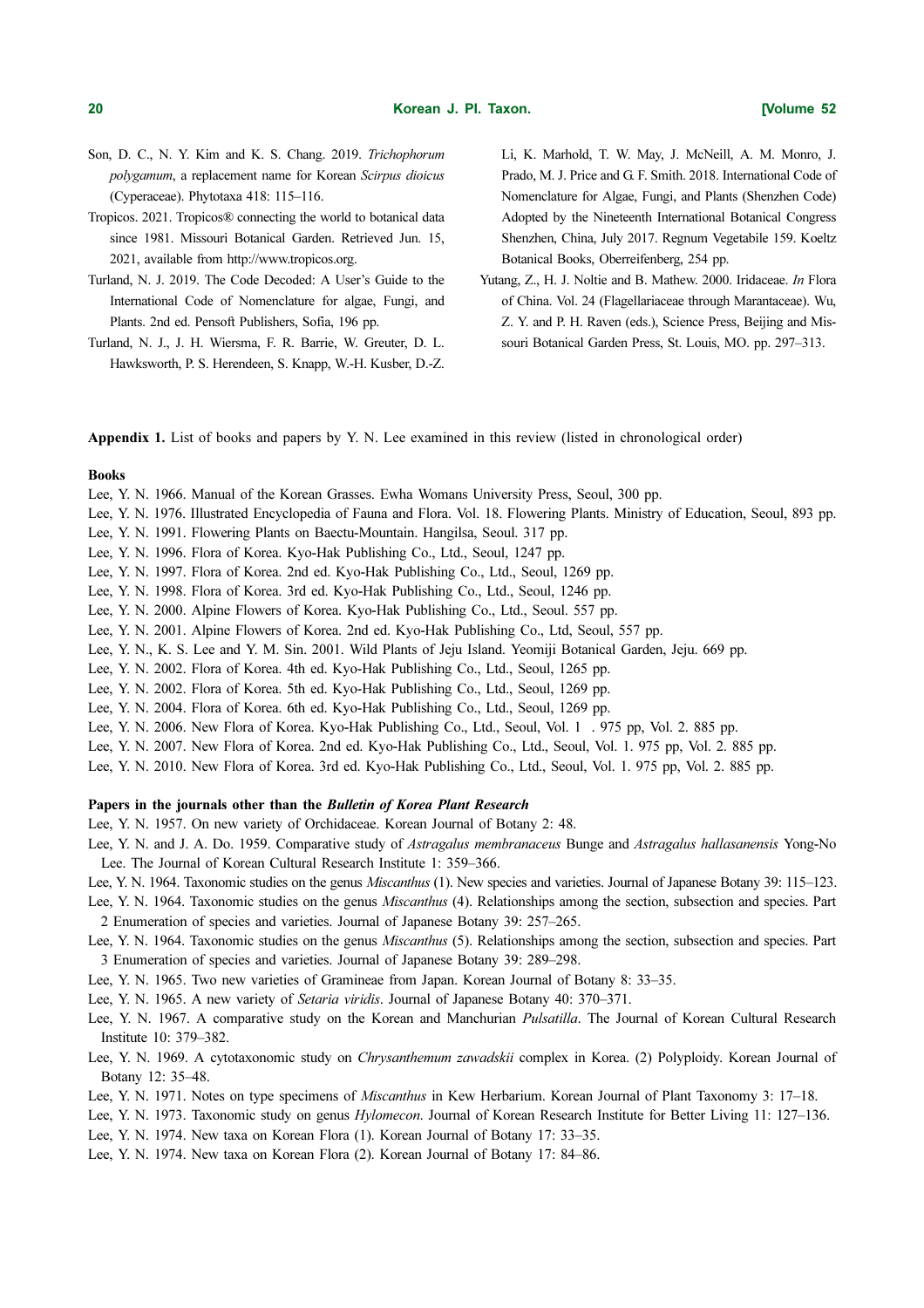Lee, N.-S. 1979. A taxonomic study of the genus Disporum in Korea. Korean Journal of Plant Taxonomy 9: 67–87.

Lee, Y. N. 1981. New taxa of Korean flora (3). Korean Journal of Botany 24: 27–30.

Lee, Y. N. 1982. New taxa of Korean flora (4). Korean Journal of Botany 25: 175–180.

Lee, N. S. and Y. N. Lee. 1984. Distribution and morphological variation of Disporum ovale (Liliaceae). Korean Journal of Plant Taxonomy 14: 161–168.

Lee, Y. N. 1992. New taxa on Korean flora (4). Korean Journal of Plant Taxonomy 22: 7–11.

Lee, Y. N. 1993. New taxa on Korean flora (5). Korean Journal of Plant Taxonomy 23: 263–268.

Lee, Y. N. 1998. New taxa on Korean flora (6). Korean Journal of Plant Taxonomy 28: 25–39.

# Papers in the volume 1 of the Bulletin of Korea Plant Research

Lee, Y. N. 2000. What is Korean garlic?. Bulletin of Korea Plant Research 1: 2–8.

Lee, Y. N. 2000. Pulsatilla in Korea. Bulletin of Korea Plant Research 1: 9–15.

Lee, Y. N. and J. Y. Lee. 2000. Asarum in Korea. Bulletin of Korea Plant Research 1: 16–30.

Lee, Y. N. and K. A Lee. 2000. Orostachys in Korea. Bulletin of Korea Plant Research 1: 31–47.

Lee, Y. N. 2000. Elsholtzia in Korea. Bulletin of Korea Plant Research 1: 48–54.

#### Papers in the volume 2 of the Bulletin of Korea Plant Research

Lee, Y. N. 2002. Schizandra viridicarpa Y. Lee, sp. nov. Bulletin of Korea Plant Research 2: 3.

Lee, Y. N. 2002. A variety and new locations of Hylomecon vernalis Maximowicz. Bulletin of Korea Plant Research 2: 5–6.

Lee, Y. N. 2002. Family Liliaceae. Bulletin of Korea Plant Research 2: 9.

Lee, Y. N. 2002. Genus Iris in Korea. Bulletin of Korea Plant Research 2: 10–22.

Lee, Y. N. 2002. Family Gramineae. Bulletin of Korea Plant Research 2: 23–24.

Lee, Y. N., K. S. Lee and Y. S. Kim. 2002. Family Orchidaceae. Bulletin of Korea Plant Research 2: 25–39.

# Papers in the volume 3 of the Bulletin of Korea Plant Research

Lee, Y. N. 2003. A new taxon of Ranunculaceae. Bulletin of Korea Plant Research 3: 2–4.

Lee, Y. N. 2003. Two new taxa of Papaveraceae. Bulletin of Korea Plant Research 3: 5–6.

- Lee, Y. N. and Y. S. Kim. 2003. Two taxa of Fragaria in Korea. Bulletin of Korea Plant Research 3: 7–14.
- Lee, Y. N. and Y. S. Kim. 2003. Abelia in Korea. Bulletin of Korea Plant Research 3: 15–19.

Lee, Y. N. 2003. Two new varieties of Larix sibirica Ledb. Bulletin of Korea Plant Research 3: 20–23.

Lee, Y. N. 2003. Two new forms of Pseudolysimachion rotundum (Nakai) Yamazaki var. subintegrum (Nakai) Yamazaki. Bulletin of Korea Plant Research 3: 24–25.

# Papers in the volume 4 of the Bulletin of Korea Plant Research

Lee, Y. N. 2004. Goodyera rosulaceae Y. Lee sp. nov. Bulletin of Korea Plant Research 4: 2–4.

- Lee, Y. N. and G. S. Lee. 2004. Epipogon aphyllum (F.W.Schmidt) Swartz for. albiflora Y. Lee et K Lee for. nov. Bulletin of Korea Plant Research 4: 5.
- Lee, Y. N. 2004. Cremastra appendiculata (D. Don) Makino for. albiflora B. Kill & Y. Lee for. nov. Bulletin of Korea Plant Research 4: 6.
- Lee, Y. N. 2004. Lycoris sanguinea Maximowicz var. koreana (Nakai) T. Koyama for. albiflora Y. Lee for. nov. Bulletin of Korea Plant Research 4: 7.
- Lee, Y. N. and Y. S. Kim. 2004. Cirsium setidens (Dunn) Nakai var. pinnatifolium Y. Lee var. nov. Bulletin of Korea Plant Research 4: 8.
- Lee, Y. N. 2004. Saussurea tomentosa Komarov for. albiflora Y. Lee for. nov. Bulletin of Korea Plant Research 4: 9.
- Lee, Y. N. and D. H. Lee. 2004. Adenophora fusifolia Y. Lee sp. nov. Bulletin of Korea Plant Research 4: 10–12.
- Lee, Y. N. and D. H. Lee. 2004. Adenophora fusifolia Y. Lee for. albiflora Y. Lee for. nov. Bulletin of Korea Plant Research 4: 13.
- Lee, Y. N. 2004. Adenophora coronopifolia (Fisch.) Fischer var. rotundiflora Y. Lee for. nov. Bulletin of Korea Plant Research 4: 14.
- Lee, Y. N., S. H. Moon and Y. M. Shin. 2004. Strobilanthes oligantha Miquel for. alba Y. Lee for. nov. Bulletin of Korea Plant Research 4: 15.
- Lee, Y. N. 2004. Veronica pusanensis Y. Lee sp. nov. Bulletin of Korea Plant Research 4: 16–17.
- Lee, Y. N. 2004. Eranthis pinnatifida Maximowicz for. purpurea Y. Lee for. nov. Bulletin of Korea Plant Research 4: 18.
- Lee, Y. N. and Y. S. Kim. 2004. Viola wansanensis Y. Lee sp. nov. Bulletin of Korea Plant Research 4: 19–20.
- Lee, Y. N. 2004. Duchesnea indica (Andr.) Focke var. albicarpa Y. Lee var. nov. Bulletin of Korea Plant Research 4: 21.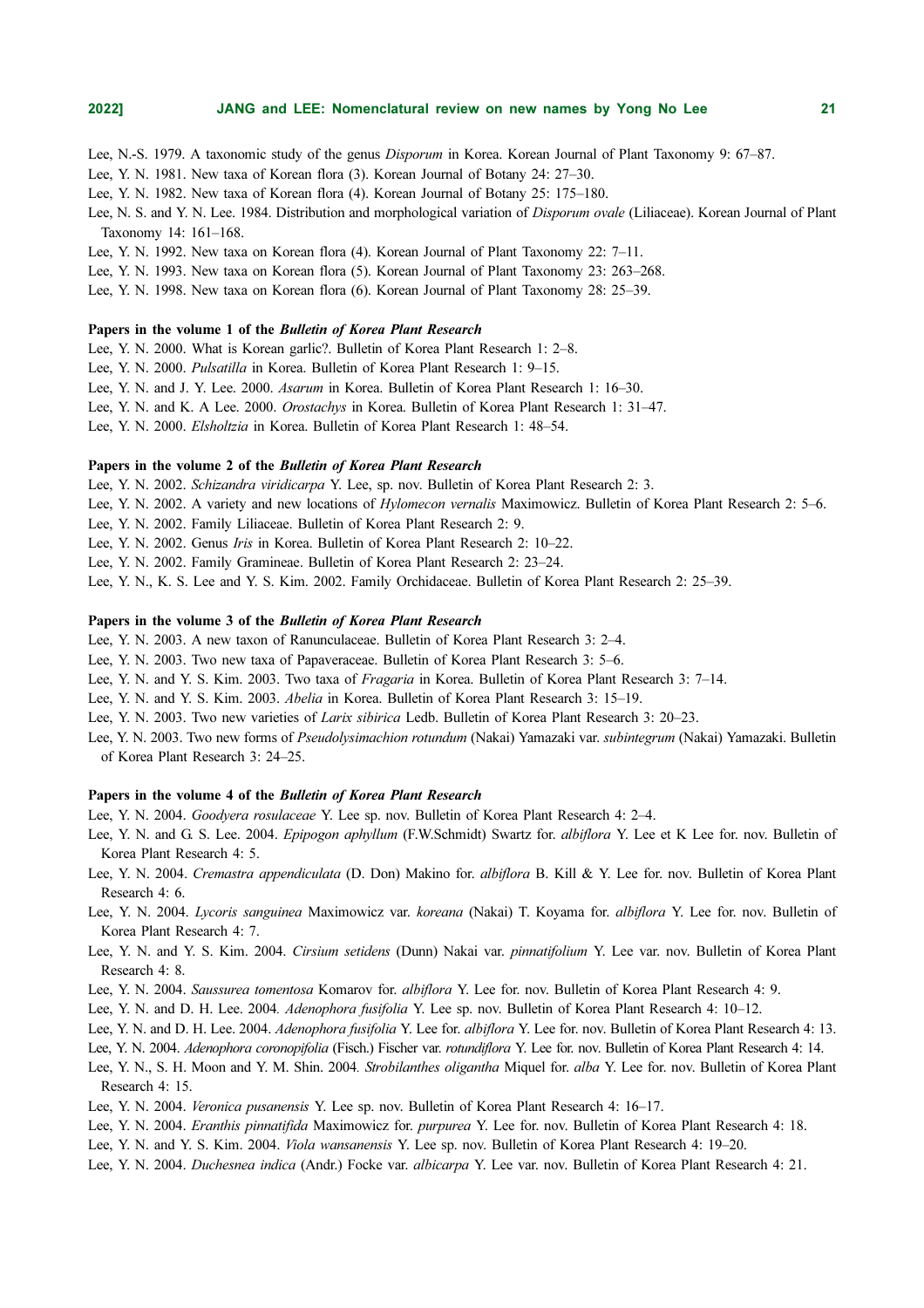# 22 Korean J. PI. Taxon. [Volume 52

- Lee, Y. N. 2004. Chrysosplenium japonicum (Maxim.) Makino var. tetrandrum (Hara) Y. Lee stat. nov. Bulletin of Korea Plant Research 4: 22–23.
- Lee, Y. N. 2004. Corydalis baekunnensis Y. Lee sp. nov. Bulletin of Korea Plant Research 4: 24–25.
- Lee, Y. N. and S. H. Moon. 2004. Corydalis fumariaefolia Maximowicz for. albiflora Y. Lee for. nov. Bulletin of Korea Plant Research 4: 26.
- Lee, Y. N. 2004. *Hylomecon hylomeconoides* (Nakai) Y. Lee var. *dissectifolium* Y. Lee var. nov. Bulletin of Korea Plant Research 4: 27.
- Lee, Y. N. and Y. S. Kim. 2004. Dianthus chinensis Linné var. morrii Y. C. Chu for. albiflora Y. Lee for. nov. Bulletin of Korea Plant Research 4: 28.
- Lee, Y. N. and G. H. Lee. 2004. Dianthus chinensis Linné var. serpens Y. Lee var. nov. Bulletin of Korea Plant Research 4: 29.
- Lee, Y. N. and Y. S. Kim. 2004. Adonis amurensis Regel et Radde ssp. multiflora (Nishi. et Ito.) Y. Lee stat. nov. Bulletin of Korea Plant Research 4: 36.
- Lee, Y. N. and Y. M. Shin. 2004. *Adonis amurensis* Regel et Radde ssp. *multiflora* (Nishi.) Y. Lee for. *argentatus* Y. Lee stat. nov. Bulletin of Korea Plant Research 4: 37.
- Lee, Y. N. 2004. Adonis amurensis Regel et Radde var. pseudoamurensis (Wang) Y. Lee stat. nov. Bulletin of Korea Plant Research 4: 38.

#### Papers in the volume 5 of the Bulletin of Korea Plant Research

- Lee, Y. N. and Y. S. Kim. 2005. Two new forms of *Pulsatilla tongkangensis* Y. Lee et T. C. Lee. Bulletin of Korea Plant Research 5: 2–3.
- Lee, Y. N. 2005. A new variety of Adonis amurensis Regel et Radde. Bulletin of Korea Plant Research 5: 4.
- Lee, Y. N., J. U. Sik and Y. S. Kim. 2005. Two new species, two new varieties and two new forms of Asarum. Bulletin of Korea Plant Research 5: 5–10.
- Lee, Y. N. and Y. S. Kim. 2005. A new form of Potentilla fragarioides Linné var. major Maximowicz. Bulletin of Korea Plant Research 5: 11.
- Lee, Y. N. 2005. A new form of Euonymus sieboldiana Blume. Bulletin of Korea Plant Research 5: 12.
- Lee, Y. N., Y. Oh and Y. S. Kim. 2005. Two new species and a new variety of Viola. Bulletin of Korea Plant Research 5: 13–17.
- Lee, Y. N. and D. H. Lee. 2005. A new form of Lythrum salicaria Linné. Bulletin of Korea Plant Research 5: 18.
- Lee, Y. N. and Y. S. Kim. 2005. A new form of Primula jesoana Miquel. Bulletin of Korea Plant Research 5: 19.
- Lee, Y. N. and Y. S. Kim. 2005. A new form of Swertia wilfordii Kerner. Bulletin of Korea Plant Research 5: 20.
- Lee, Y. N. and D. H. Lee. 2005. A new form of Mazus pumilus (Burum.) Van Steenis. Bulletin of Korea Plant Research 5: 21.
- Lee, Y. N. and Y. S. Kim. 2005. A new species of Scopolia. Bulletin of Korea Plant Research 5: 22–23.
- Lee, Y. N. and Y. S. Kim. 2005. Two new taxa of Labiatae. Bulletin of Korea Plant Research 5: 24–25.
- Lee, Y. N. and Y. S. Kim. 2005. A new form of Vitex rotundifolia Linné f. Bulletin of Korea Plant Research 5: 26.
- Lee, Y. N. and J. H. Kim. 2005. A new form of Orobanche coerulescens Stephan. Bulletin of Korea Plant Research 5: 27.
- Lee, Y. N. 2005. A new species of Allium. Bulletin of Korea Plant Research 5: 28–29.
- Lee, Y. N. 2005. A new species, a new variety and two new forms of *Iris*. Bulletin of Korea Plant Research 5: 30–35.
- Lee, Y. N. 2005. A new form of Arisaema robustum (Engler) Nakai. Bulletin of Korea Plant Research 5: 36.
- Lee, Y. N. 2005. A new form of Carex siderosticta Hance. Bulletin of Korea Plant Research 5: 37.
- Lee, Y. N. 2005. Appendix New plant names on Flora of Korea (revised new edition). Bulletin of Korea Plant Research 5: 40–64.

# Papers in the volume 6 of the Bulletin of Korea Plant Research

- Lee, Y. N. and Y. S. Kim. 2006. A new variety of Anemone reflexa Stephan & Willdenow. Bulletin of Korea Plant Research 6: 2.
- Lee, Y. N. and Y. S. Kim. 2006. A new form of *Pulsatilla tongkangensis* Y. Lee et T. C. Lee. Bulletin of Korea Plant Research 6: 3.
- Lee, Y. N. and Y. S. Kim. 2006. Two new forms of Viola. Bulletin of Korea Plant Research 6: 4–5.
- Lee, Y. N. and Y. M. Shin. 2006. A new form of Akebia quinata (Thunb.) Decaisne. Bulletin of Korea Plant Research 6: 6.
- Lee, Y. N. and D. H. Lee. 2006. A new variety of Scopolia parviflora Nakai. Bulletin of Korea Plant Research 6: 7.
- Lee, Y. N. and D. H. Lee. 2006. Two new forms of *Heteropappus hispidus* (Thunb.) Lessing ssp. *arenarius* (Kitam.) Kitamura. Bulletin of Korea Plant Research 6: 8–10.
- Lee, Y. N. 2006. A new species and two new varieties of *Miscanthus*. Bulletin of Korea Plant Research 6: 11–23.
- Lee, Y. N. and Y. C. Oh. 2006. A new genus and a new species of Cyperaceae. Bulletin of Korea Plant Research 6: 24–30.

# Papers in the volume 7 of the Bulletin of Korea Plant Research

Lee, Y. N. 2007. Ranunculus franchetii H. Boissieu var. hallasanensis Y. Lee, var. nov. Bulletin of Korea Plant Research 7: 2–3.